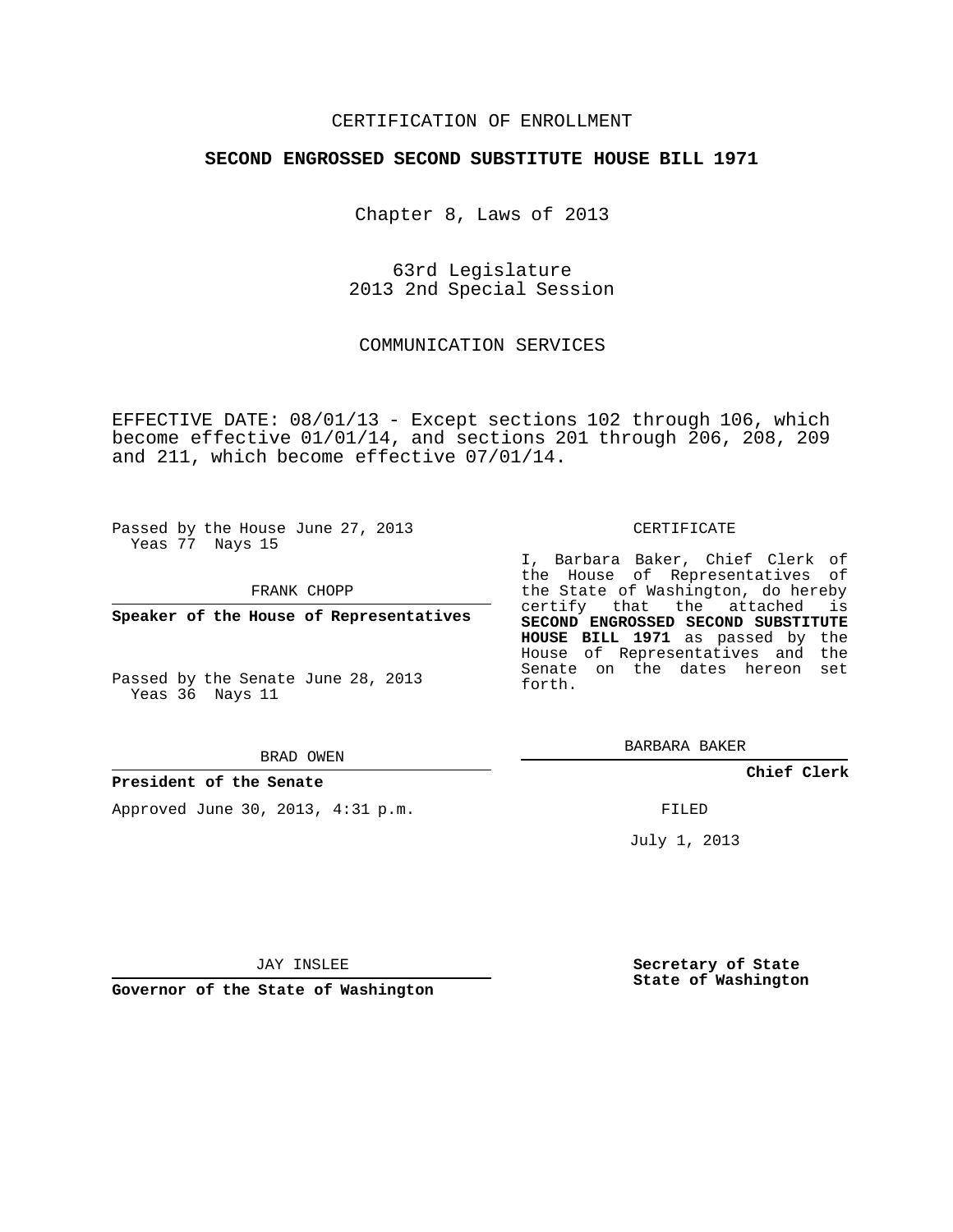# **SECOND ENGROSSED SECOND SUBSTITUTE HOUSE BILL 1971** \_\_\_\_\_\_\_\_\_\_\_\_\_\_\_\_\_\_\_\_\_\_\_\_\_\_\_\_\_\_\_\_\_\_\_\_\_\_\_\_\_\_\_\_\_

\_\_\_\_\_\_\_\_\_\_\_\_\_\_\_\_\_\_\_\_\_\_\_\_\_\_\_\_\_\_\_\_\_\_\_\_\_\_\_\_\_\_\_\_\_

Passed Legislature - 2013 2nd Special Session

## **State of Washington 63rd Legislature 2013 2nd Special Session**

**By** House Appropriations (originally sponsored by Representatives Carlyle and Nealey)

READ FIRST TIME 04/09/13.

 AN ACT Relating to communications services reform; amending RCW 82.14B.040, 82.14B.042, 82.14B.030, 82.14B.200, 80.36.430, 43.20A.725, 80.36.420, 80.36.450, 80.36.460, 80.36.470, and 80.36.610; reenacting and amending RCW 82.14B.020 and 82.08.0289; adding new sections to chapter 80.36 RCW; creating new sections; repealing RCW 82.72.010, 82.72.020, 82.72.030, 82.72.040, 82.72.050, 82.72.060, 82.72.070, 82.72.080, 82.72.090, and 80.36.600; prescribing penalties; providing effective dates; providing expiration dates; and declaring an emergency.

BE IT ENACTED BY THE LEGISLATURE OF THE STATE OF WASHINGTON:

#### **PART I**

## **Providing Communications Services Tax Reform**

 NEW SECTION. **Sec. 101.** (1) The legislature finds that: (a) The communications industry is undergoing rapid change due to technological advances and deregulation. The legislature further finds that an industry that began with the telephone now includes cable, wireless, and satellite communications, as well as the internet; (b) Washington's tax system has not kept pace with this industry;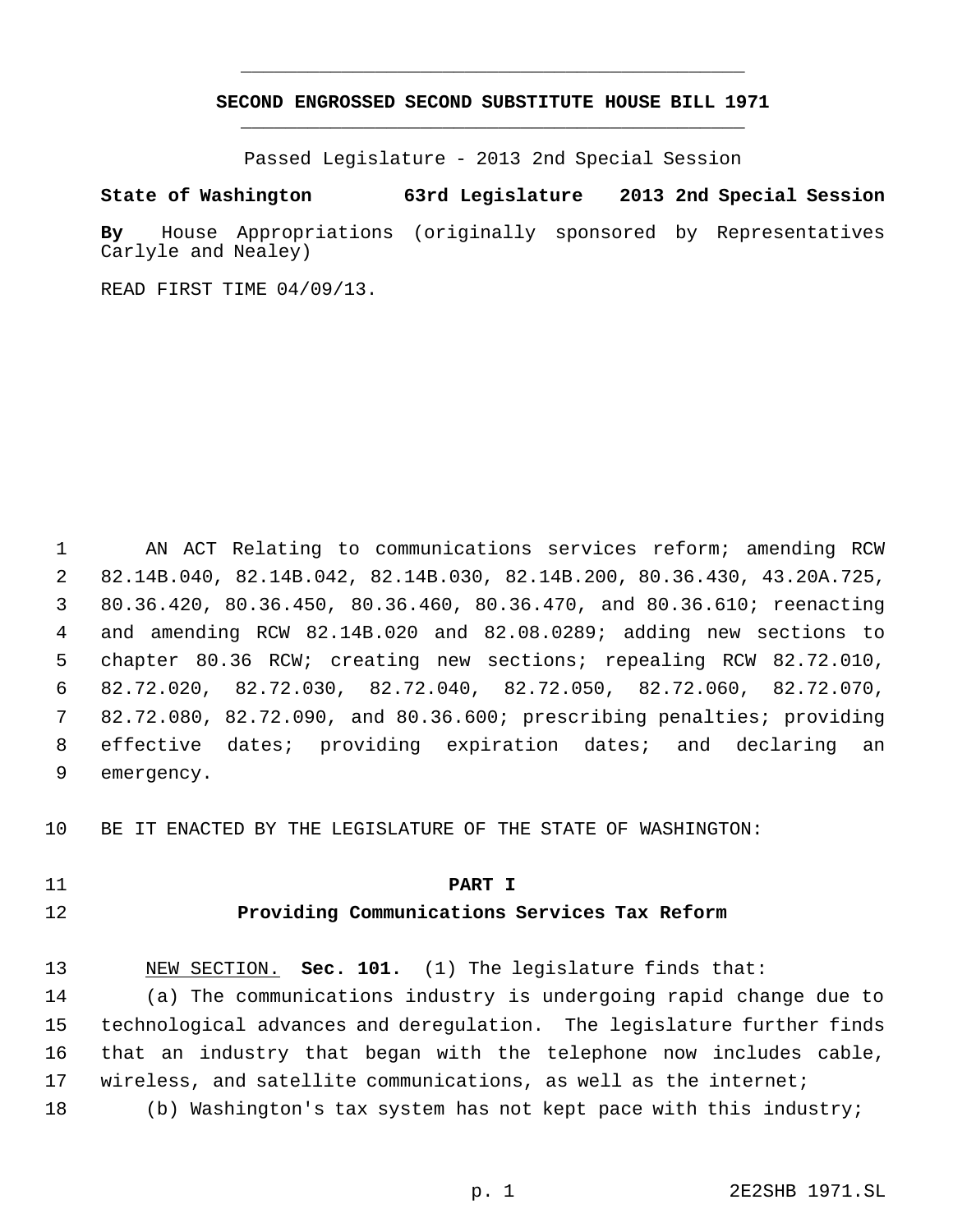(c) There are a vast array of state taxes and other charges on communications services in Washington that were established for a far different technological, legal, and structural landscape than what exists today;

 (d) Many taxes and fees remain targeted to a specific technology (e.g., telephone taxes or cable franchise fees), despite the blurring of distinctions between technologies that provide similar services (e.g., the telephone and internet telephony); and

 (e) The convergence of formerly distinct communications technologies renders the existing tax structure difficult to justify in terms of economic efficiency or equity.

 (2) It is the legislature's intent to address the vast disparity in tax policy for communications services in an effort to minimize the existing inequity, inefficiency, and administrative complexity while preserving revenue sufficiency.

 (3) With respect to section 107 of this act, the legislature further finds that:

 (a) The department of revenue has consistently interpreted the phrase "a residential class of telephone service" as it would have been understood when the residential telephone service exemption was enacted in 1983;

 (b) In 1983, all telephone service was divided into separate "local" and "toll" services for "residential" and "business" classifications, as defined by regulatory tariffs filed with the utilities and transportation commission. As a result, the department of revenue has consistently restricted the residential telephone service exemption in RCW 82.08.0289 to nontoll telephone service provided under a residential customer regulatory tariff. This includes traditional landline telephone service but excludes cellular telephone service and voice over internet protocol telephone services, which are not subject to regulatory tariffs;

 (c) The department of revenue's interpretation of the residential telephone service exemption has been upheld by the board of tax appeals but was rejected by the Thurston county superior court in a 2011 decision; and

 (d) Further litigation would be costly and could result in the unintended expansion of the exemption to all telephone services that a carrier treats as residential, such as cellular and voice over internet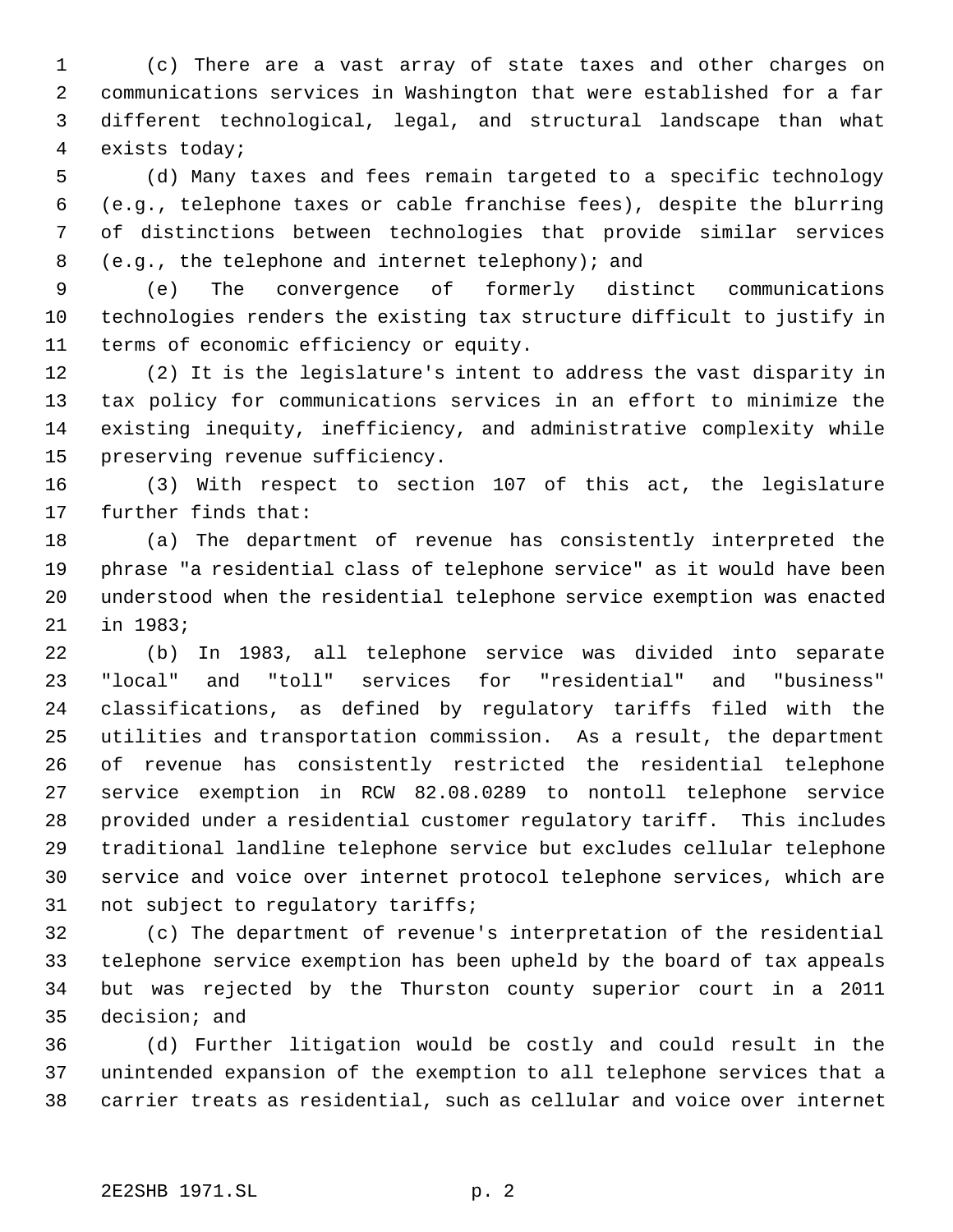protocol telephone services provided to nonbusiness customers, and to long-distance service provided to residential customers for a flat rate. This could result in extremely large and devastating revenue impacts for the state and local governments.

 (4) The legislature intends section 107 of this act to clarify retroactively that, prior to this act, the residential telephone service exemption in RCW 82.08.0289 has always applied only to residential nontoll telephone service offered under a tariff filed with the utilities and transportation commission, consistent with the department of revenue's long-standing interpretation of the exemption.

# **Sec. 102.** RCW 82.14B.020 and 2010 1st sp.s. c 19 s 2 are each reenacted and amended to read as follows:

As used in this chapter:

# (1) "Consumer" means a person who purchases a prepaid wireless 15 telecommunications service in a retail transaction.

 (2) "Emergency services communication system" means a multicounty or countywide communications network, including an enhanced 911 emergency communications system, which provides rapid public access for coordinated dispatching of services, personnel, equipment, and facilities for police, fire, medical, or other emergency services.

 $((+2))$   $(3)$  "Enhanced 911 emergency communications system" means a public communications system consisting of a network, database, and on- premises equipment that is accessed by dialing or accessing 911 and that enables reporting police, fire, medical, or other emergency situations to a public safety answering point. The system includes the capability to selectively route incoming 911 voice or data to the appropriate public safety answering point that operates in a defined 911 service area and the capability to automatically display the name, address, and telephone number of incoming 911 voice or data at the appropriate public safety answering point. "Enhanced 911 emergency communications system" includes the modernization to next generation 911 systems.

 $((+3))$   $(4)$  "Interconnected voice over internet protocol service" has the same meaning as provided by the federal communications commission in 47 C.F.R. Sec. 9.3 on January 1, 2009, or a subsequent date determined by the department.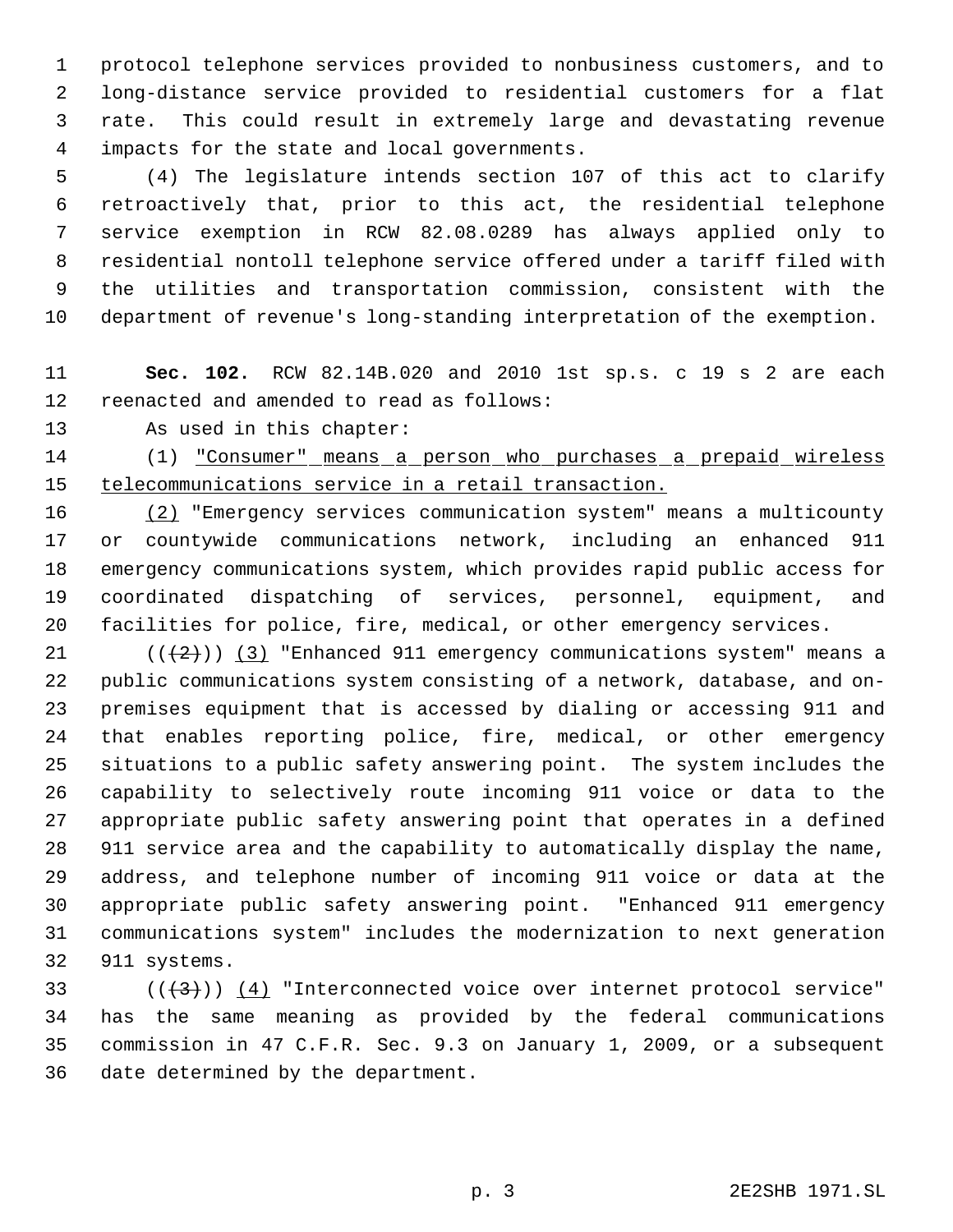(( $(4)$ )) (5) "Interconnected voice over internet protocol service line" means an interconnected voice over internet protocol service that offers an active telephone number or successor dialing protocol assigned by a voice over internet protocol provider to a voice over internet protocol service customer that has inbound and outbound calling capability, which can directly access a public safety answering point when such a voice over internet protocol service customer has a place of primary use in the state.

9  $((\{5\})$  (6) "Local exchange company" has the meaning ascribed to it in RCW 80.04.010.

 $((+6))$  (7) "Place of primary use" means the street address representative of where the subscriber's use of the radio access line or interconnected voice over internet protocol service line occurs, which must be:

 (a) The residential street address or primary business street address of the subscriber; and

 (b) In the case of radio access lines, within the licensed service area of the home service provider.

19  $((+7))$  (8) "Prepaid wireless telecommunications service" means a 20 telecommunications service that provides the right to use mobile 21 wireless service as well as other nontelecommunications services including the download of digital products delivered electronically, 23 content, and ancillary services, which must be paid for in full in advance and sold in predetermined units or dollars of which the number declines with use in a known amount.

 (9) "Private telecommunications system" has the meaning ascribed to it in RCW 80.04.010.

 $((+8))$   $(10)$  "Radio access line" means the telephone number assigned to or used by a subscriber for two-way local wireless voice service available to the public for hire from a radio communications service company. Radio access lines include, but are not limited to, radio-telephone communications lines used in cellular telephone service, personal communications services, and network radio access lines, or their functional and competitive equivalent. Radio access lines do not include lines that provide access to one-way signaling service, such as paging service, or to communications channels suitable only for data transmission, or to nonlocal radio access line service,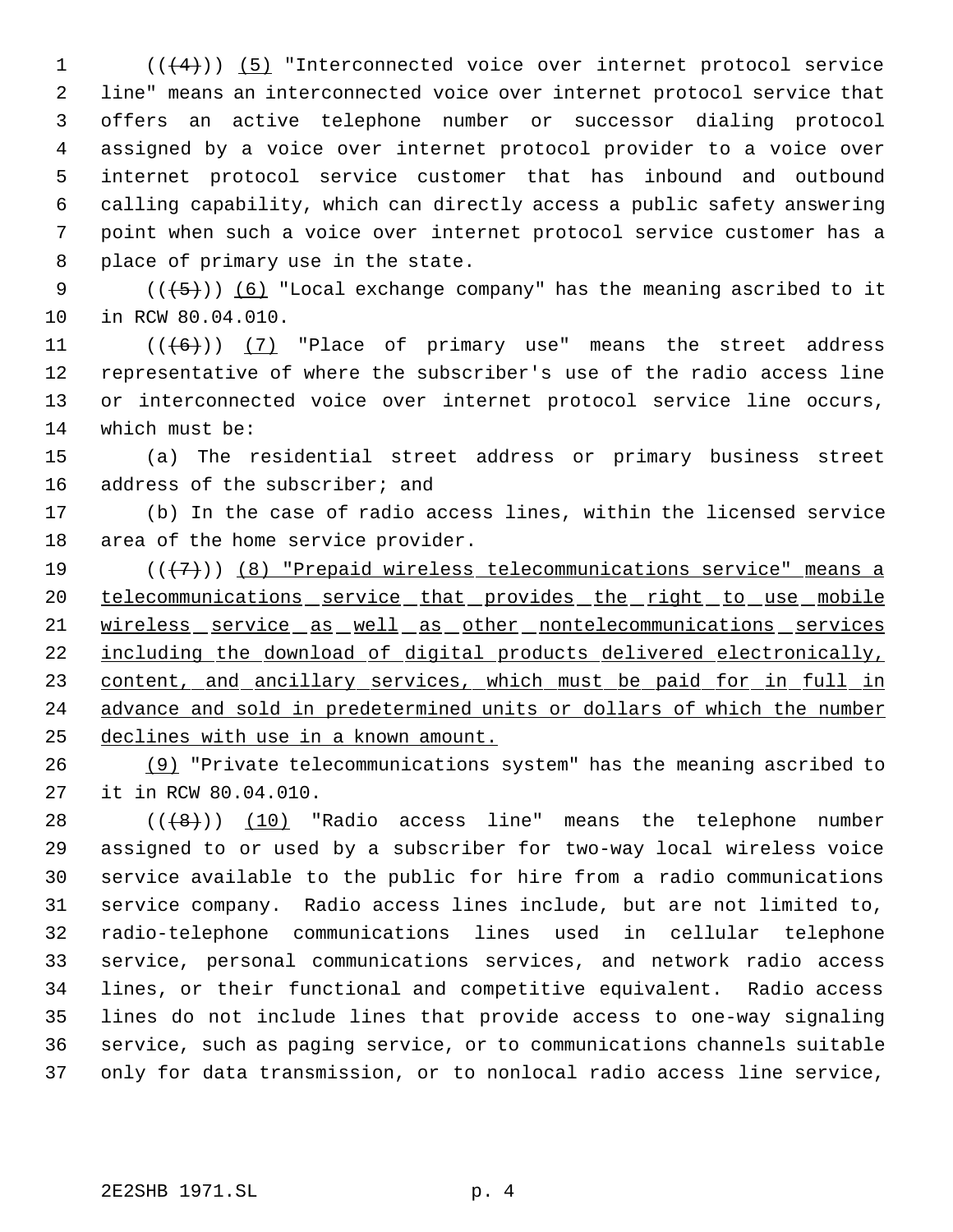such as wireless roaming service, or to a private telecommunications system.

 $(1)$  (( $(9)$ )) (11) "Radio communications service company" has the meaning ascribed to it in RCW 80.04.010, except that it does not include radio paging providers. It does include those persons or entities that provide commercial mobile radio services, as defined by 47 U.S.C. Sec. 332(d)(1), and both facilities-based and nonfacilities-based resellers. 8 (( $(10)$ )) (12) "Retail transaction" means the purchase of prepaid

 wireless telecommunications service from a seller for any purpose other than resale.

11 (13) "Seller" means a person who sells prepaid wireless telecommunications service to another person.

13 (14) "Subscriber" means the retail purchaser of telecommunications service, a competitive telephone service, or interconnected voice over 15 internet protocol service. "Subscriber" does not include a consumer, as defined in this section.

17 (((+1+))) (15) "Switched access line" means the telephone service line which connects a subscriber's main telephone(s) or equivalent main telephone(s) to the local exchange company's switching office.

 **Sec. 103.** RCW 82.14B.040 and 2010 1st sp.s. c 19 s 6 are each amended to read as follows:

 Subject to the enactment into law of the 2013 amendments to RCW 23 82.08.0289 in section 107 of this act, the 2013 amendments to RCW 80.36.430 in section 108 of this act, and the 2013 amendments to RCW 43.20A.725 in section 109 of this act:

(1) Except as provided otherwise in subsection (2) of this section:

 (a) The state enhanced 911 excise tax and the county enhanced 911 excise tax on switched access lines must be collected from the subscriber by the local exchange company providing the switched access line.

 $((2))$  (b) The state enhanced 911 excise tax and the county enhanced 911 excise tax on radio access lines must be collected from the subscriber by the radio communications service company, including those companies that resell radio access lines, providing the radio access line to the subscriber, and the seller of prepaid wireless telecommunications service.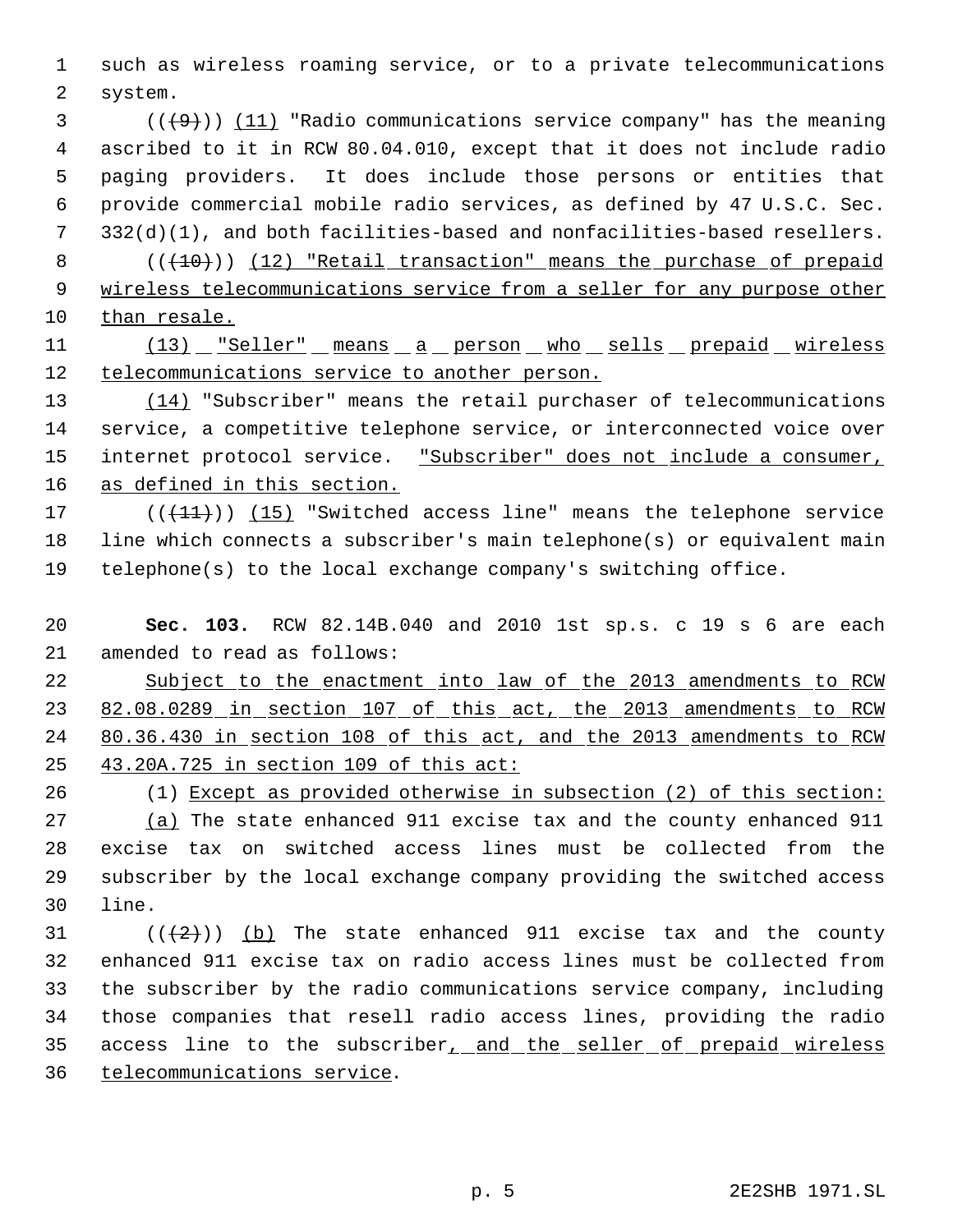$((+3))$   $(c)$  The state and county enhanced 911 excise taxes on interconnected voice over internet protocol service lines must be collected from the subscriber by the interconnected voice over internet protocol service company providing the interconnected voice over internet protocol service line to the subscriber.

 $((+4))$   $(d)$  The amount of the tax must be stated separately on the billing statement which is sent to the subscriber.

 (2)(a) The state and county enhanced 911 excise taxes imposed by 9 this chapter must be collected from the consumer by the seller of a prepaid wireless telecommunications service for each retail transaction occurring in this state.

12 (b) The department must transfer all tax proceeds remitted by a seller under this subsection (2) as provided in RCW 82.14B.030 (2) and (6).

15 (c) The taxes required by this subsection to be collected by the 16 seller must be separately stated in any sales invoice or instrument of 17 sale provided to the consumer.

 **Sec. 104.** RCW 82.14B.042 and 2010 1st sp.s. c 19 s 7 are each amended to read as follows:

 Subject to the enactment into law of the 2013 amendments to RCW 82.08.0289 in section 107 of this act, the 2013 amendments to RCW 80.36.430 in section 108 of this act, and the 2013 amendments to RCW 43.20A.725 in section 109 of this act:

 (1)(a) The state and county enhanced 911 excise taxes imposed by this chapter must be paid by:

 $(1)$  The subscriber to the local exchange company providing the switched access line, the radio communications service company providing the radio access line, or the interconnected voice over internet protocol service company providing the interconnected voice 30 over internet protocol service line; or

31 (ii) The consumer to the seller of prepaid wireless telecommunications service.

 (b) Each local exchange company, each radio communications service company, and each interconnected voice over internet protocol service company must collect from the subscriber, and each seller of prepaid wireless telecommunications service must collect from the consumer, the full amount of the taxes payable. The state and county enhanced 911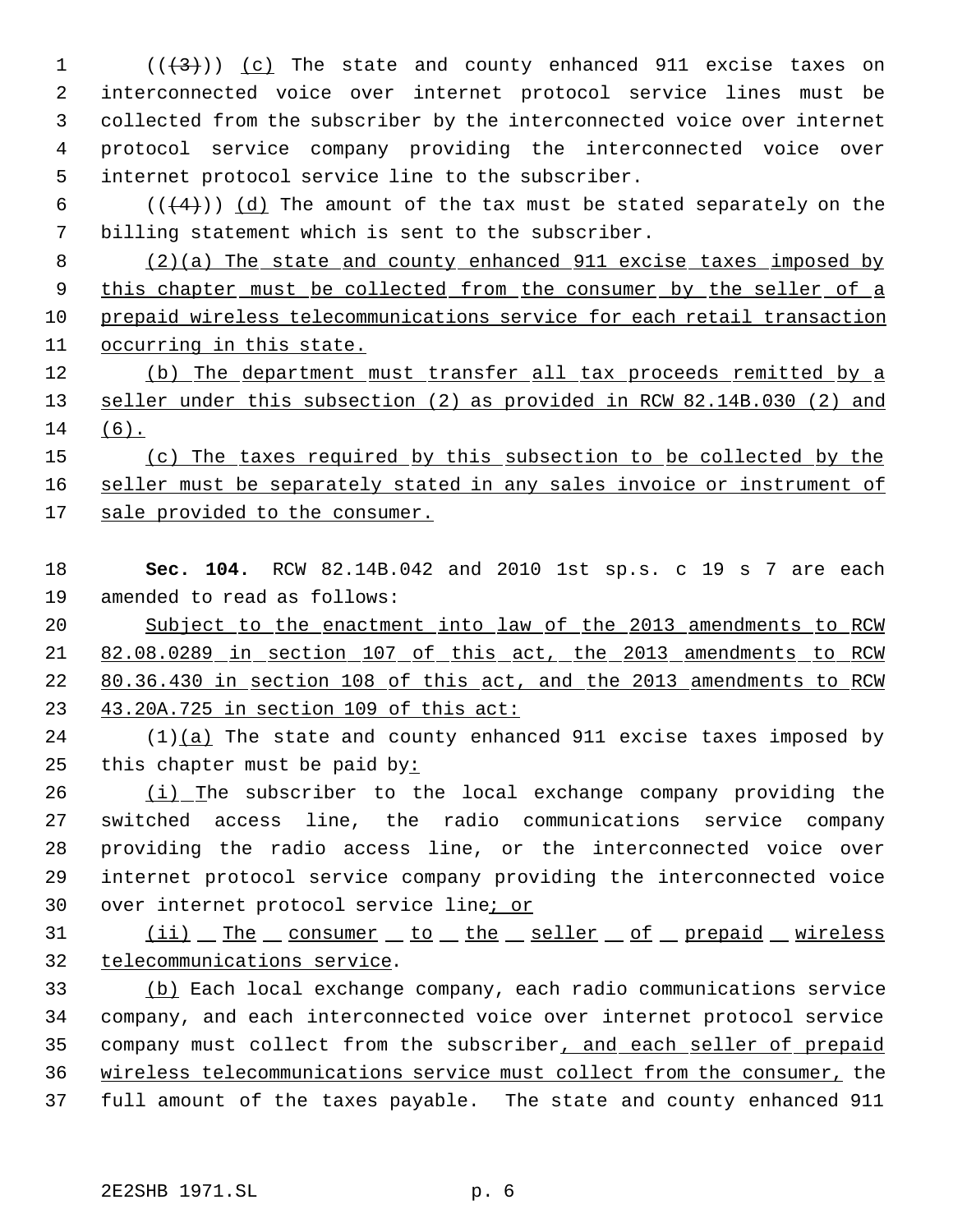1 excise taxes required by this chapter to be collected by a company or 2 seller, are deemed to be held in trust by the company or seller until paid to the department. Any local exchange company, radio 4 communications service company, seller of prepaid wireless telecommunications service, or interconnected voice over internet protocol service company that appropriates or converts the tax collected to its own use or to any use other than the payment of the tax to the extent that the money collected is not available for payment on the due date as prescribed in this chapter is guilty of a gross misdemeanor.

 (2) If any local exchange company, radio communications service 12 company, seller of prepaid wireless telecommunications service, or interconnected voice over internet protocol service company fails to collect the state or county enhanced 911 excise tax or, after collecting the tax, fails to pay it to the department in the manner prescribed by this chapter, whether such failure is the result of its own act or the result of acts or conditions beyond its control, the company or seller is personally liable to the state for the amount of 19 the tax, unless the company or seller has taken from the buyer in good faith documentation, in a form and manner prescribed by the department, stating that the buyer is not a subscriber or consumer or is otherwise not liable for the state or county enhanced 911 excise tax.

 (3) The amount of tax, until paid by the subscriber to the local exchange company, the radio communications service company, the interconnected voice over internet protocol service company, or to the 26 department, or until paid by the consumer to the seller of prepaid 27 wireless telecommunications service, or to the department, constitutes 28 a debt from the subscriber to the company, or from the consumer to the seller. Any company or seller that fails or refuses to collect the tax as required with intent to violate the provisions of this chapter or to gain some advantage or benefit, either direct or indirect, and any 32 subscriber or consumer who refuses to pay any tax due under this chapter is guilty of a misdemeanor. The state and county enhanced 911 excise taxes required by this chapter to be collected by the local exchange company, radio communications service company, or interconnected voice over internet protocol service company must be stated separately on the billing statement that is sent to the subscriber.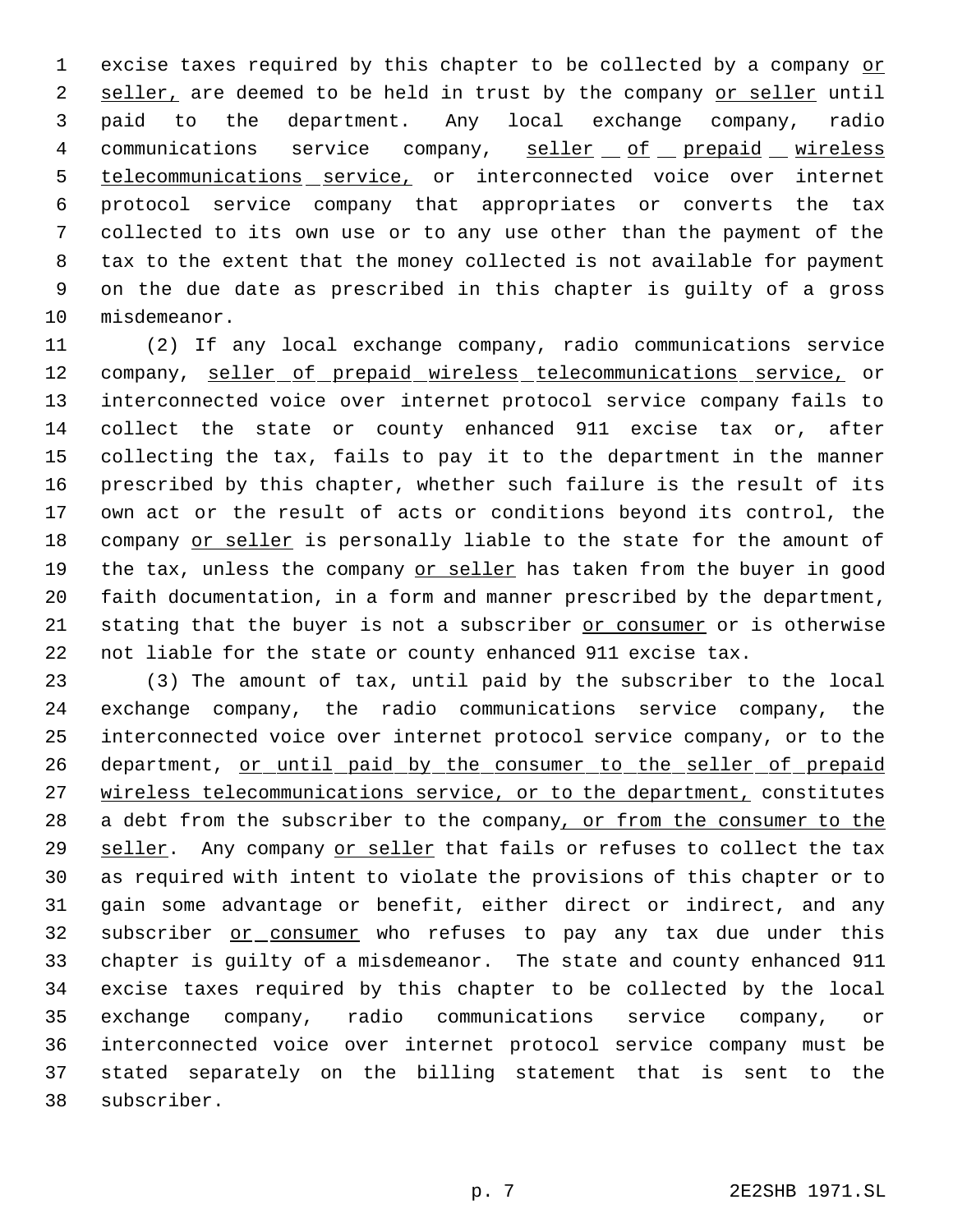(4) If a subscriber has failed to pay to the local exchange company, radio communications service company, or interconnected voice over internet protocol service company, or a consumer has failed to pay to the seller of prepaid wireless telecommunications service, the state or county enhanced 911 excise taxes imposed by this chapter and the company or seller has not paid the amount of the tax to the department, the department may, in its discretion, proceed directly against the 8 subscriber or consumer for collection of the tax, in which case a penalty of ten percent may be added to the amount of the tax for failure of the subscriber or consumer to pay the tax to the company or 11 seller, regardless of when the tax is collected by the department. Tax under this chapter is due as provided under RCW 82.14B.061.

 **Sec. 105.** RCW 82.14B.030 and 2010 1st sp.s. c 19 s 3 are each amended to read as follows:

 Subject to the enactment into law of the 2013 amendments to RCW 82.08.0289 in section 107 of this act, the 2013 amendments to RCW 17 80.36.430 in section 108 of this act, and the 2013 amendments to RCW 43.20A.725 in section 109 of this act:

 (1) The legislative authority of a county may impose a county enhanced 911 excise tax on the use of switched access lines in an amount not exceeding seventy cents per month for each switched access line. The amount of tax must be uniform for each switched access line. Each county must provide notice of the tax to all local exchange companies serving in the county at least sixty days in advance of the date on which the first payment is due. The tax imposed under this subsection must be remitted to the department by local exchange companies on a tax return provided by the department. The tax must be deposited in the county enhanced 911 excise tax account as provided in RCW 82.14B.063.

30  $(2)(a)$  The legislative authority of a county may also impose a county enhanced 911 excise tax on the use of radio access lines:

32 (i) By subscribers whose place of primary use is located within the county in an amount not exceeding seventy cents per month for each radio access line. The amount of tax must be uniform for each radio 35 access line under this subsection  $(2)(a)(i)$ ; and

(ii) By consumers whose retail transaction occurs within the county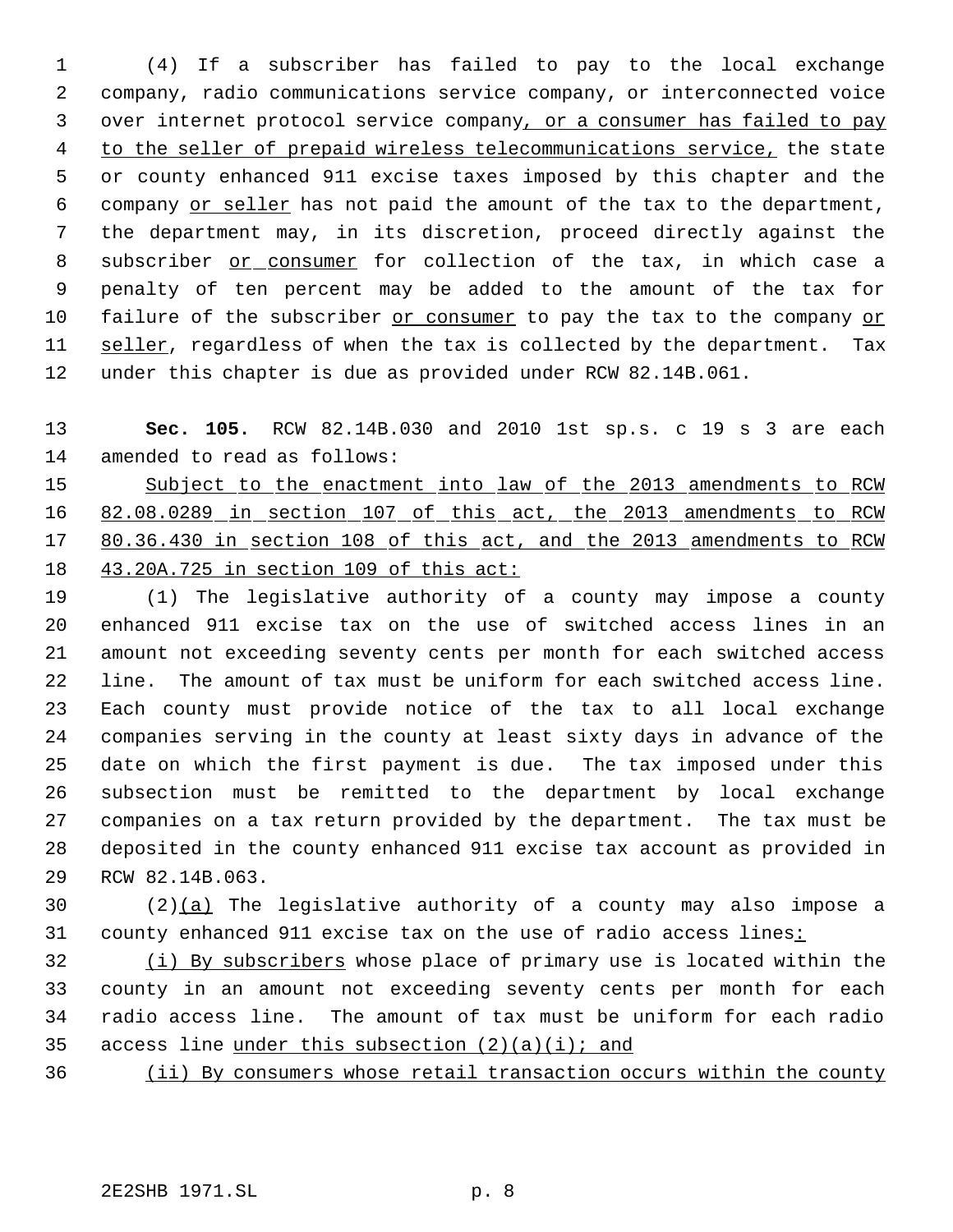1 in an amount not exceeding seventy cents per retail transaction. The 2 amount of tax must be uniform for each retail transaction under this 3 subsection  $(2)(a)(ii)$ .

 (b) The county must provide notice of the tax to all radio communications service companies serving in the county at least sixty days in advance of the date on which the first payment is due. The tax imposed under this section must be remitted to the department by radio communications service companies, including those companies that resell 9 radio access lines, and sellers of prepaid wireless telecommunications 10 services, on a tax return provided by the department. The tax must be deposited in the county enhanced 911 excise tax account as provided in RCW 82.14B.063.

 (3)(a) The legislative authority of a county may impose a county enhanced 911 excise tax on the use of interconnected voice over internet protocol service lines in an amount not exceeding seventy cents per month for each interconnected voice over internet protocol service line. The amount of tax must be uniform for each line and must be levied on no more than the number of voice over internet protocol service lines on an account that are capable of simultaneous unrestricted outward calling to the public switched telephone network.

 (b) The interconnected voice over internet protocol service company must use the place of primary use of the subscriber to determine which county's enhanced 911 excise tax applies to the service provided to the subscriber.

 (c) The tax imposed under this section must be remitted to the department by interconnected voice over internet protocol service companies on a tax return provided by the department.

 (d) The tax must be deposited in the county enhanced 911 excise tax account as provided in RCW 82.14B.063.

 (e) To the extent that a local exchange carrier and an interconnected voice over internet protocol service company contractually jointly provide a single service line, only one service company is responsible for remitting the enhanced 911 excise taxes, and nothing in this section precludes service companies who jointly provide 35 service from agreeing by contract which of them ((shall)) must remit the taxes collected.

(4) Counties imposing a county enhanced 911 excise tax must provide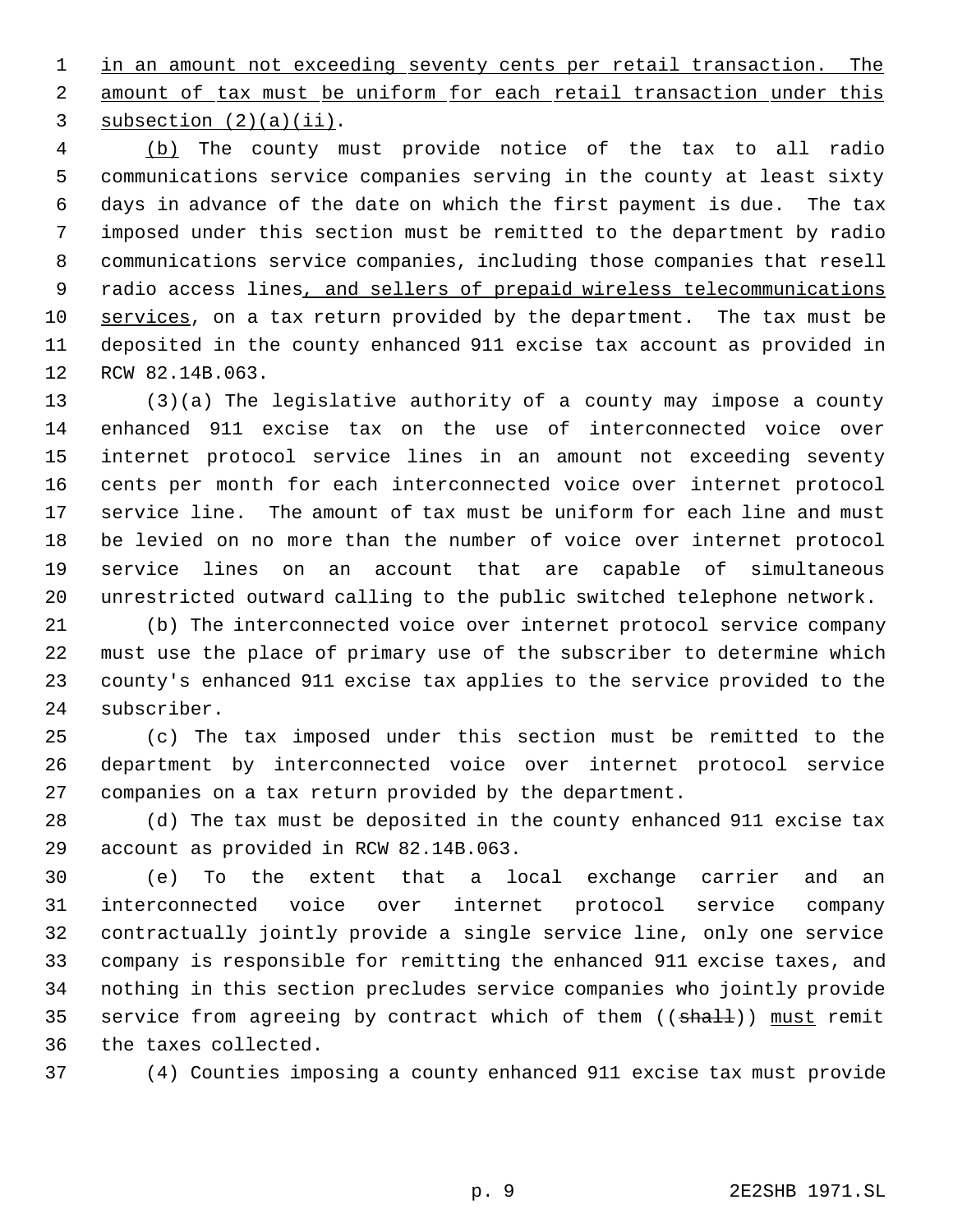an annual update to the enhanced 911 coordinator detailing the proportion of their county enhanced 911 excise tax that is being spent on:

 (a) Efforts to modernize their existing enhanced 911 communications system; and

(b) Enhanced 911 operational costs.

 (5) A state enhanced 911 excise tax is imposed on all switched access lines in the state. The amount of tax may not exceed twenty- five cents per month for each switched access line. The tax must be uniform for each switched access line. The tax imposed under this subsection must be remitted to the department by local exchange companies on a tax return provided by the department. Tax proceeds must be deposited by the treasurer in the enhanced 911 account created in RCW 38.52.540.

15 (6)(a) A state enhanced 911 excise tax is imposed on the use of all radio access lines:

17 (i) By subscribers whose place of primary use is located within the state in an amount of twenty-five cents per month for each radio access 19 line. The tax must be uniform for each radio access line under this 20 subsection  $(6)(a)(i)$ ; and

 (ii) By consumers whose retail transaction occurs within the state in an amount of twenty-five cents per retail transaction. The tax must 23 be uniform for each retail transaction under this subsection 24 (6)(a)(ii). Until July 1, 2018, a seller of prepaid wireless telecommunications service may charge an additional five cents per 26 retail transaction as compensation for the cost of collecting and 27 remitting the tax.

28 (b) The tax imposed under this section must be remitted to the department by radio communications service companies, including those 30 companies that resell radio access lines<sub>1</sub> and sellers of prepaid wireless telecommunications service, on a tax return provided by the department. Tax proceeds must be deposited by the treasurer in the enhanced 911 account created in RCW 38.52.540. The tax imposed under this section is not subject to the state sales and use tax or any local tax.

 (7) For purposes of the state and county enhanced 911 excise taxes 37 imposed by subsections (2) and (6) of this section, the retail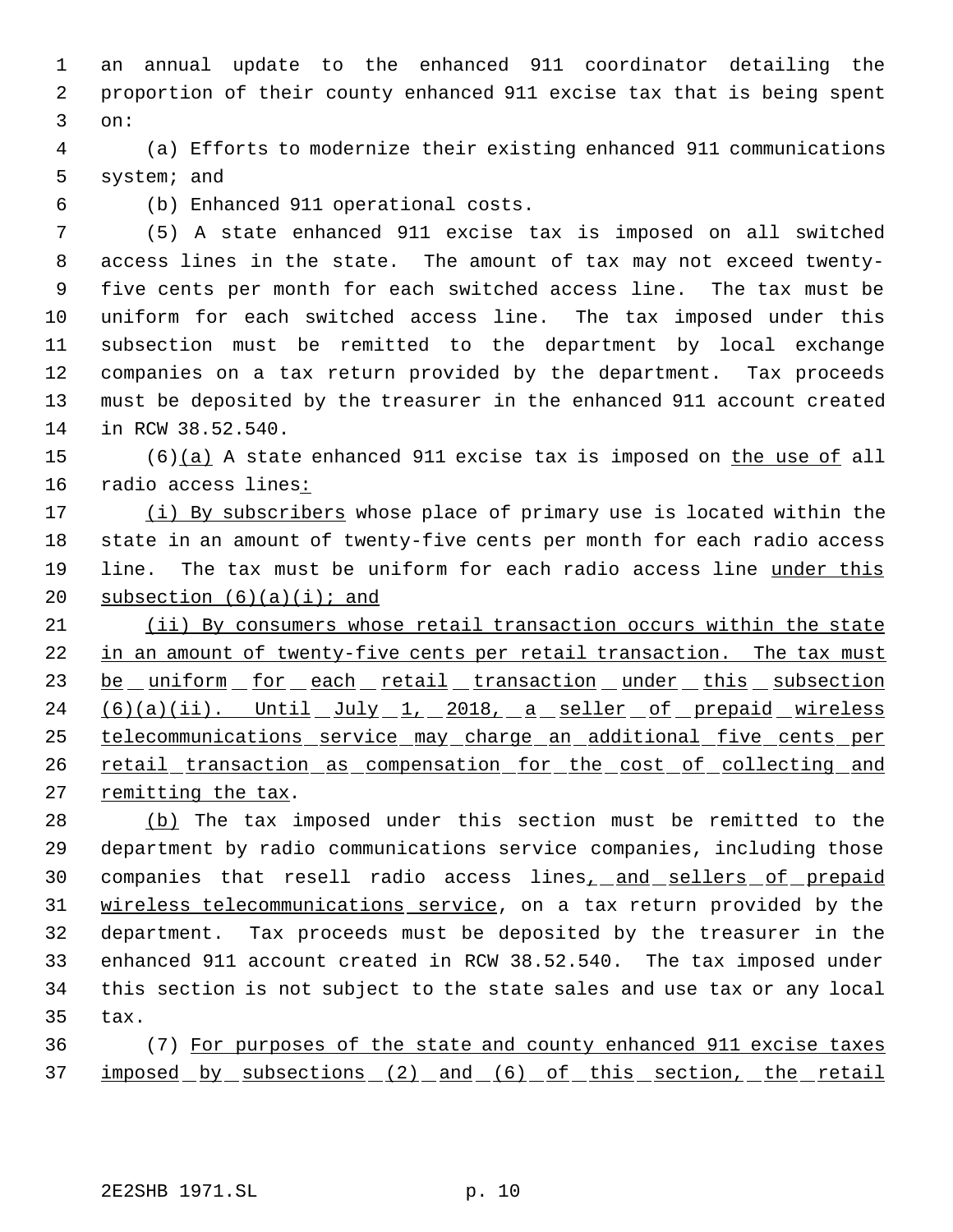1 transaction is deemed to occur at the location where the transaction is sourced to under RCW 82.32.520(3)(c).

 (8) A state enhanced 911 excise tax is imposed on all interconnected voice over internet protocol service lines in the state. The amount of tax may not exceed twenty-five cents per month for each interconnected voice over internet protocol service line whose place of primary use is located in the state. The amount of tax must be uniform for each line and must be levied on no more than the number of voice over internet protocol service lines on an account that are capable of simultaneous unrestricted outward calling to the public switched telephone network. The tax imposed under this subsection must be remitted to the department by interconnected voice over internet protocol service companies on a tax return provided by the department. Tax proceeds must be deposited by the treasurer in the enhanced 911 account created in RCW 38.52.540.

 $((\{8\})$  (9) For calendar year 2011, the taxes imposed by 17 subsections (5) and  $((+7))$   $(8)$  of this section must be set at their maximum rate. By August 31, 2011, and by August 31st of each year thereafter, the state enhanced 911 coordinator must recommend the level for the next year of the state enhanced 911 excise tax imposed by 21 subsections (5) and  $((+7)$ ) (8) of this section, based on a systematic cost and revenue analysis, to the utilities and transportation commission. The commission must by the following October 31st determine the level of the state enhanced 911 excise taxes imposed by 25 subsections (5) and  $((+7+))$  (8) of this section for the following year.

 **Sec. 106.** RCW 82.14B.200 and 2010 1st sp.s. c 19 s 12 are each amended to read as follows:

 Subject to the enactment into law of the 2013 amendments to RCW 82.08.0289 in section 107 of this act, the 2013 amendments to RCW 80.36.430 in section 108 of this act, and the 2013 amendments to RCW 43.20A.725 in section 109 of this act:

 (1) Unless a seller, local exchange company, radio communications service company, or interconnected voice over internet protocol service company has taken from the buyer documentation, in a form and manner prescribed by the department, stating that the buyer is not a 36 subscriber<sub>1</sub> consumer, or is otherwise not liable for the tax, the burden of proving that a sale of the use of a switched access line,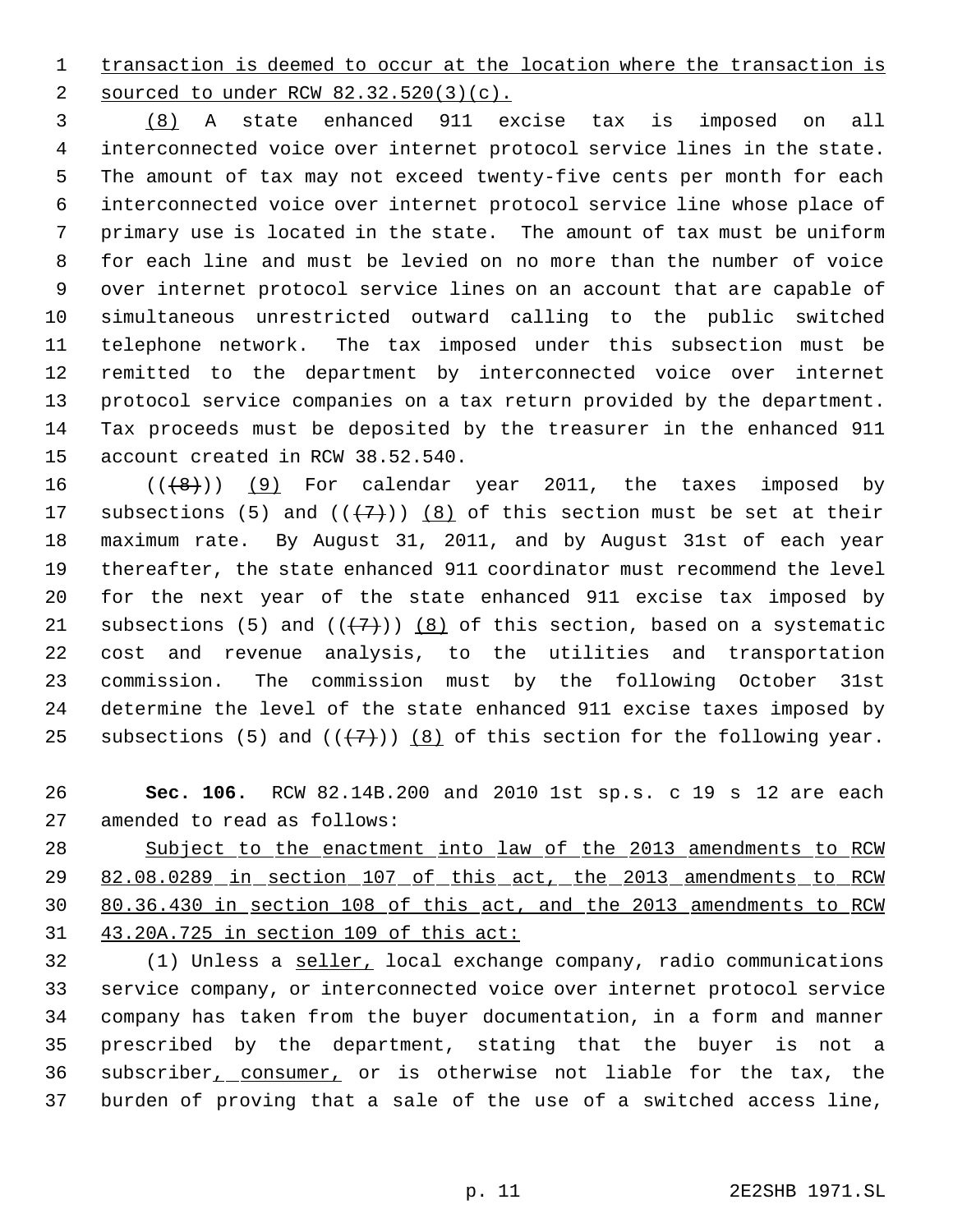radio access line, or interconnected voice over internet protocol 2 service line was not a sale to a subscriber<sub>1</sub> consumer, or was not otherwise subject to the tax is upon the person who made the sale.

 (2) If a seller, local exchange company, radio communications service company, or interconnected voice over internet protocol service company does not receive documentation, in a form and manner prescribed 7 by the department, stating that the buyer is not a subscriber, 8 consumer, or is otherwise not liable for the tax at the time of the sale, have such documentation on file at the time of the sale, or obtain such documentation from the buyer within a reasonable time after 11 the sale, the seller, local exchange company, radio communications service company, or interconnected voice over internet protocol service company remains liable for the tax as provided in RCW 82.14B.042, unless the seller, local exchange company, radio communications service company, or interconnected voice over internet protocol service company can demonstrate facts and circumstances according to rules adopted by the department that show the sale was properly made without payment of the state or county enhanced 911 excise tax.

 (3) The penalty imposed by RCW 82.32.291 may not be assessed on state or county enhanced 911 excise taxes due but not paid as a result of the improper use of documentation stating that the buyer is not a subscriber or consumer or is otherwise not liable for the state or county enhanced 911 excise tax. This subsection does not prohibit or restrict the application of other penalties authorized by law.

 **Sec. 107.** RCW 82.08.0289 and 2007 c 6 s 1006 and 2007 c 6 s 1005 are each reenacted and amended to read as follows: Subject to the enactment into law of the 2013 amendments to RCW

 82.14B.040 in section 103 of this act, the 2013 amendments to RCW 82.14B.042 in section 104 of this act, the 2013 amendments to RCW 82.14B.030 in section 105 of this act, the 2013 amendments to RCW 82.14B.200 in section 106 of this act, the 2013 amendments to RCW 80.36.430 in section 108 of this act, and the 2013 amendments to RCW 43.20A.725 in section 109 of this act:

 (1) Until the effective date of this section, the tax levied by RCW 35 82.08.020 ( $(\text{shall})$ ) does not apply to sales of:

- (a) Local service;
- (b) Coin-operated telephone service; and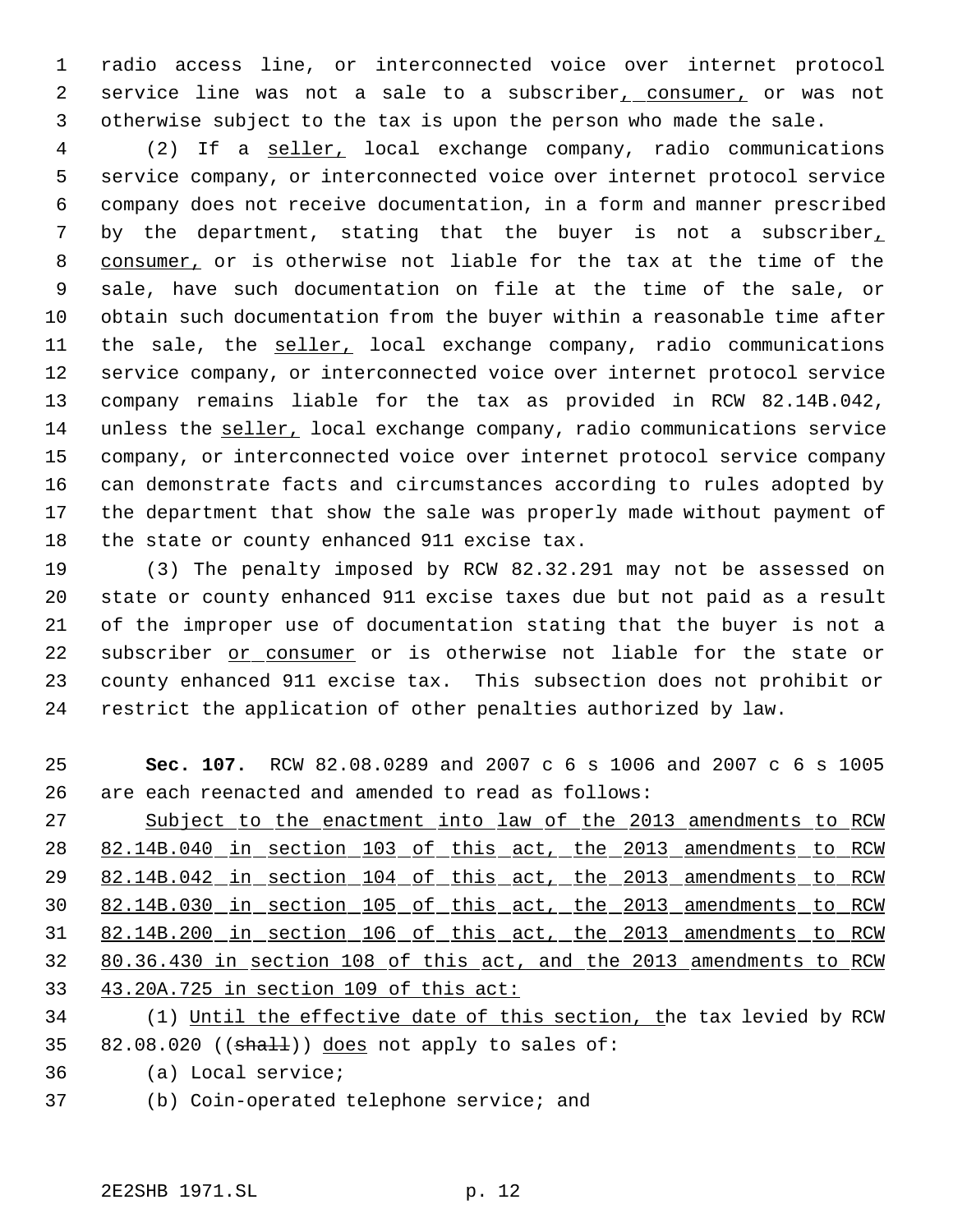(c) Mobile telecommunications services, including any toll service, provided to a customer whose place of primary use is outside this state.

 (2) The definitions in RCW 82.04.065, as well as the definitions in this subsection, apply to this section.

 (a) "Local service" means: (i) Ancillary services and telecommunications service, as those terms are defined in RCW 82.04.065, other than toll service, provided to an individual 9 subscribing to a residential class of telephone service offered under 10 a tariff required to be filed with the Washington utilities and 11 transportation commission under Title 80 RCW; and (ii) fixed 12 interconnected voice over internet protocol service, other than the 13 nonlocal service allocation attributable to that service, sold by a provider to an individual classified as residential by that provider.

15 (b) "Toll service" means long distance service regardless of the 16 method of billing for such service, but does not include customer access line charges for access to a toll calling network.

 (c) "Coin-operated telephone service" means a telecommunications service paid for by inserting money into a telephone accepting direct deposits of money to operate.

 (d) "Fixed interconnected voice over internet protocol service" means a service that meets the definition of interconnected voice over internet protocol service in 47 C.F.R. Sec. 9.3 on January 1, 2009, and 24 that offers an active telephone number or successor dialing protocol assigned by a provider; provides inbound and outbound calling 26 capability; and can be used for transmission of telephone calls only from a fixed location.

28 (e) "Nonlocal service allocation" means the portion of the provider's fixed interconnected voice over internet protocol service attributable to the provider's nationwide nonlocal service activity as determined using a method sanctioned by the federal communications commission in FCC 06-94 and reported to the federal communications commission for the same calendar quarter. If the provider does not 34 report any nonlocal service activity to the federal communications commission, the full revenue derived from the fixed interconnected voice over internet protocol service is deemed part of the nonlocal service allocation.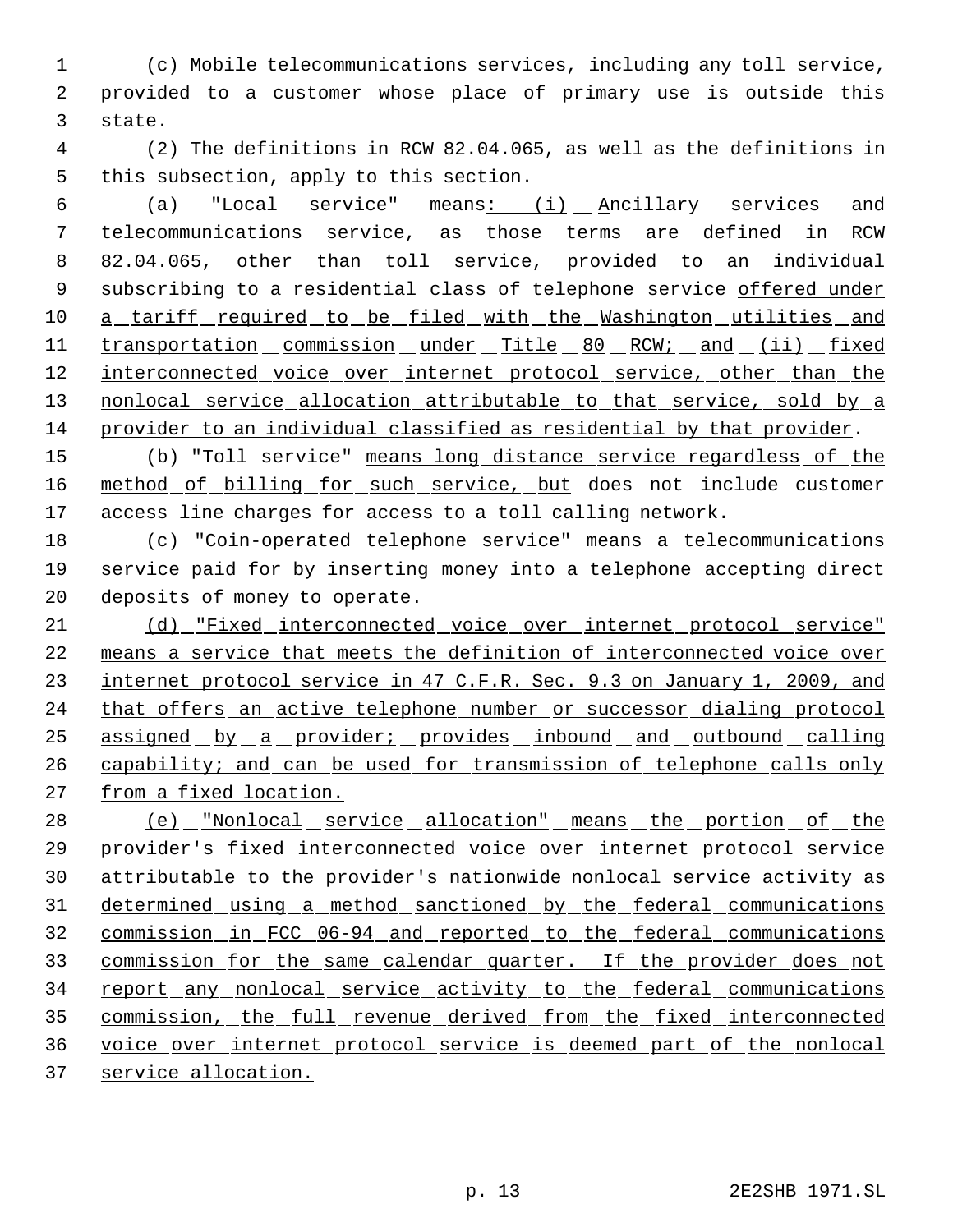1 (f) "Provider" means a provider of a fixed interconnected voice 2 over internet protocol service that is, or is affiliated with a person 3 that is, subject to a franchise fee in this state under the authority 4 of Title 47 U.S.C. Sec. 542(a). A provider is affiliated with a person 5 if the provider and the person have one hundred percent common 6 ownership.

 7 **Sec. 108.** RCW 80.36.430 and 2011 1st sp.s. c 50 s 968 are each 8 amended to read as follows: 9 Subject to the enactment into law of the 2013 amendments to RCW

 82.14B.040 in section 103 of this act, the 2013 amendments to RCW 11 82.14B.042 in section 104 of this act, the 2013 amendments to RCW 82.14B.030 in section 105 of this act, the 2013 amendments to RCW 82.14B.200 in section 106 of this act, and the 2013 amendments to RCW 82.08.0289 in section 107 of this act:

15 (1) The Washington telephone assistance program ((shall-be)) is 16 funded by ((a telephone assistance excise tax on all switched access 17 <del>lines</del>)) the legislature by means of a biennial general fund 18 appropriation to the department and by funds from any federal 19 government or other programs for this purpose. ((Switched access lines 20 are defined in RCW 82.14B.020. The telephone assistance excise tax 21 shall be applied equally to all residential and business access lines 22 not to exceed fourteen cents per month. The department shall submit an 23 approved annual budget for the Washington telephone assistance program 24 to -the -department -of -revenue -no -later -than -March -1st -prior -to -the 25 beginning of each fiscal year. The department of revenue shall then 26 determine the amount of telephone assistance excise tax to be placed on 27 each switched access line and shall inform local exchange companies and 28 the utilities and transportation commission of this amount no later 29 than May 1st. The department of revenue shall determine the amount of 30 telephone assistance excise tax by dividing the total of the program 31 budget funded by the telephone assistance excise tax, as submitted by 32 the department, by the total number of switched access lines in the 33 prior-calendar-year. The-telephone-assistance-excise-tax-shall-be 34 separately-identified-on-each-ratepayer's-bill-as-the-"Washington 35 telephone assistance program." All money collected from the telephone 36 assistance excise tax shall be transferred to a telephone assistance 37 fund administered by the department.))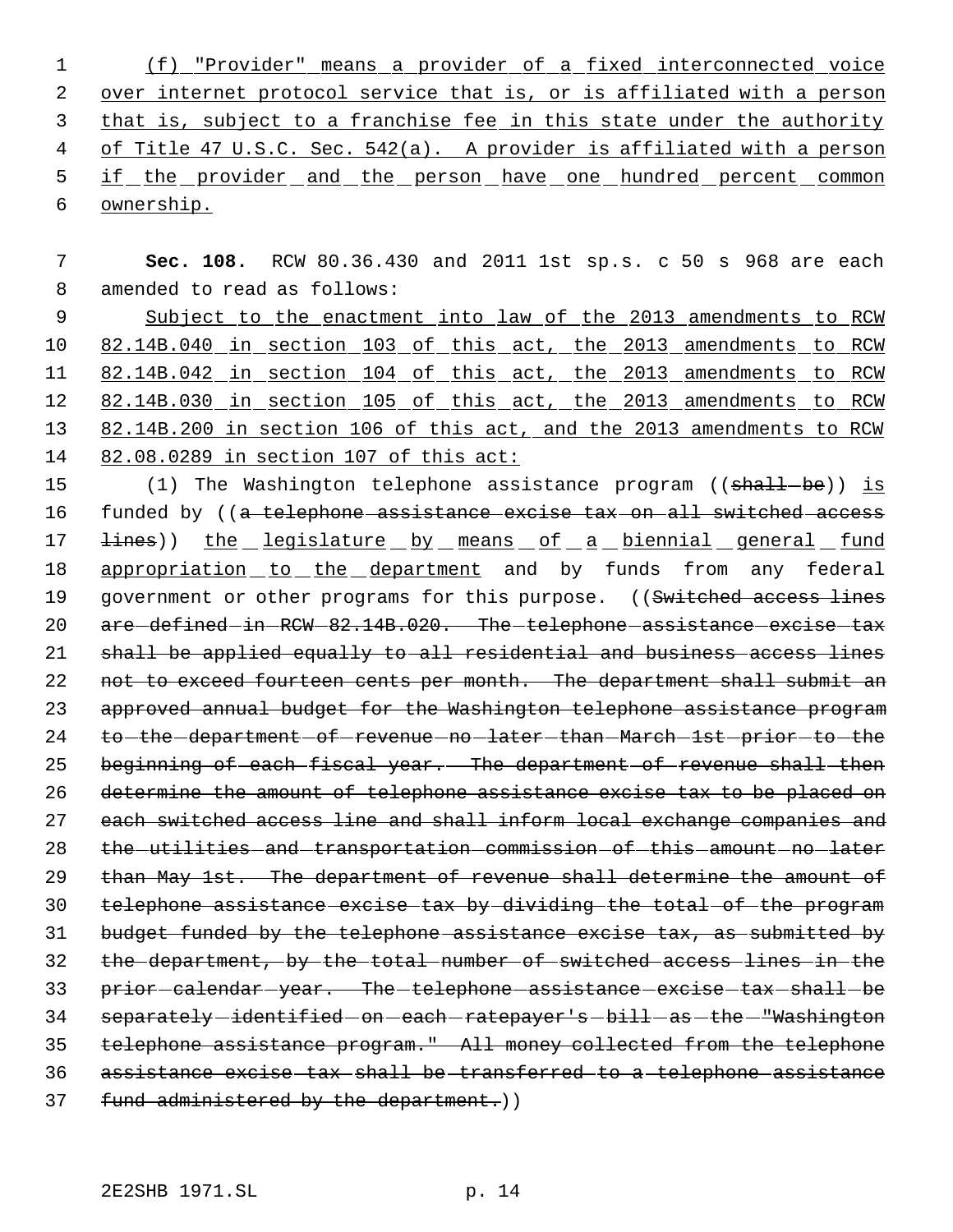1 (2) Local exchange companies ((shall)) must bill the ((fund)) department for their expenses incurred in offering the telephone assistance program, including administrative and program expenses. The 4 department ((shall)) must disburse the money to the local exchange companies. The department is exempted from having to conclude a contract with local exchange companies in order to effect this 7 reimbursement. The department ((shall)) must recover its 8 administrative costs (( $f$ rom the fund)). The department may specify by rule the range and extent of administrative and program expenses that will be reimbursed to local exchange companies.

11 (3) The department ((shall)) must enter into an agreement with the department of commerce for an amount not to exceed eight percent of the prior fiscal year's total revenue for the administrative and program expenses of providing community service voice mail services. The community service voice mail service may include toll-free lines in community action agencies through which recipients can access their community service voice mailboxes at no charge.

18 (((4) During the 2009-2011 and 2011-2013 biennia, the department 19 shall-enter-into-an-agreement-with-the-WIN-211-organization-for 20 operational support. During the 2011-2013 biennium, the department shall provide five hundred thousand dollars per fiscal year for this purpose.

23 (5) During the 2009-2011 biennium, the telephone assistance fund shall also be used in support of the economic services administration 25 call centers and related operations.))

26 (4) The department shall enter into an agreement with the 27 Washington information network 211 organization for operational 28 support, subject to the availability of amounts appropriated for this purpose.

 **Sec. 109.** RCW 43.20A.725 and 2011 1st sp.s. c 50 s 944 are each amended to read as follows: Subject to the enactment into law of the 2013 amendments to RCW 82.14B.040 in section 103 of this act, the 2013 amendments to RCW 82.14B.042 in section 104 of this act, the 2013 amendments to RCW 82.14B.030 in section 105 of this act, the 2013 amendments to RCW 82.14B.200 in section 106 of this act, and the 2013 amendments to RCW 82.08.0289 in section 107 of this act: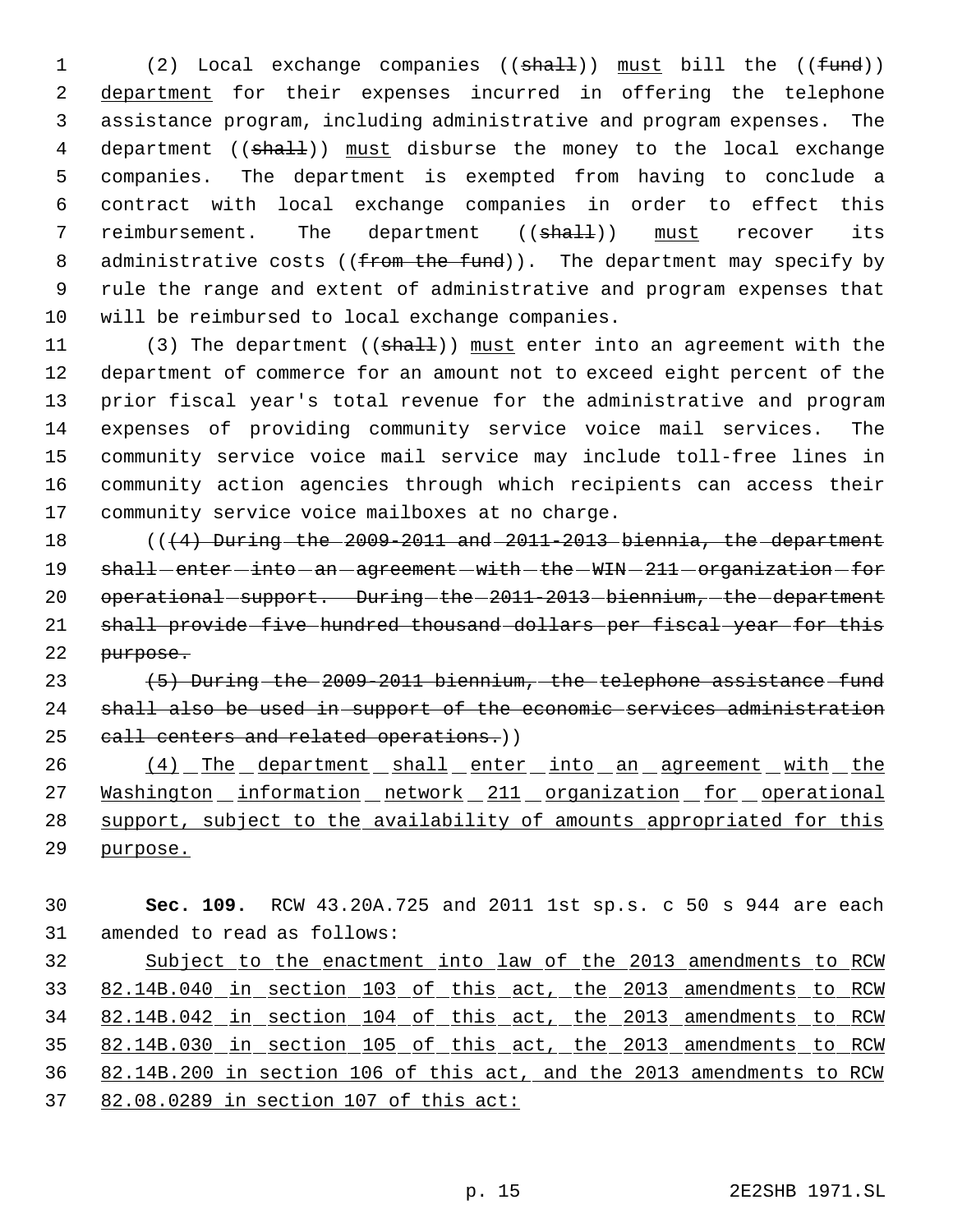(1) The department, through the sole authority of the office or its 2 successor organization, ((shall)) must maintain a program whereby an individual of school age or older who possesses a hearing or speech impairment is provided with telecommunications equipment, software, and/or peripheral devices, digital or otherwise, that is determined by the office to be necessary for such a person to access and use telecommunications transmission services effectively.

 (2) The department, through the sole authority of the office or its 9 successor organization, ((shall)) must maintain a program where telecommunications relay services of a human or electronic nature will be provided to connect hearing impaired, deaf-blind, or speech impaired persons with persons who do not have a hearing or speech impairment. 13 Such telecommunications relay services ((shall)) must provide the ability for an individual who has a hearing or speech impairment to engage in voice, tactile, or visual communication by wire or radio with a hearing individual in a manner that is functionally equivalent to the ability of an individual who does not have a hearing or speech impairment to communicate using voice or visual communication services by wire or radio subject to subsection (4)(b) of this section.

 (3) The telecommunications relay service and equipment distribution program may operate in such a manner as to provide communications transmission opportunities that are capable of incorporating new technologies that have demonstrated benefits consistent with the intent of this chapter and are in the best interests of the citizens of this state.

26 (4) The office ((shall)) must administer and control the award of money to all parties incurring costs in implementing and maintaining telecommunications services, programs, equipment, and technical support services according to this section. The relay service contract 30 ((shall)) must be awarded to an individual company registered as a telecommunications company by the utilities and transportation commission, to a group of registered telecommunications companies, or to any other company or organization determined by the office as qualified to provide relay services, contingent upon that company or organization being approved as a registered telecommunications company prior to final contract approval. The relay system providers and 37 telecommunications equipment vendors ((shall)) must be selected on the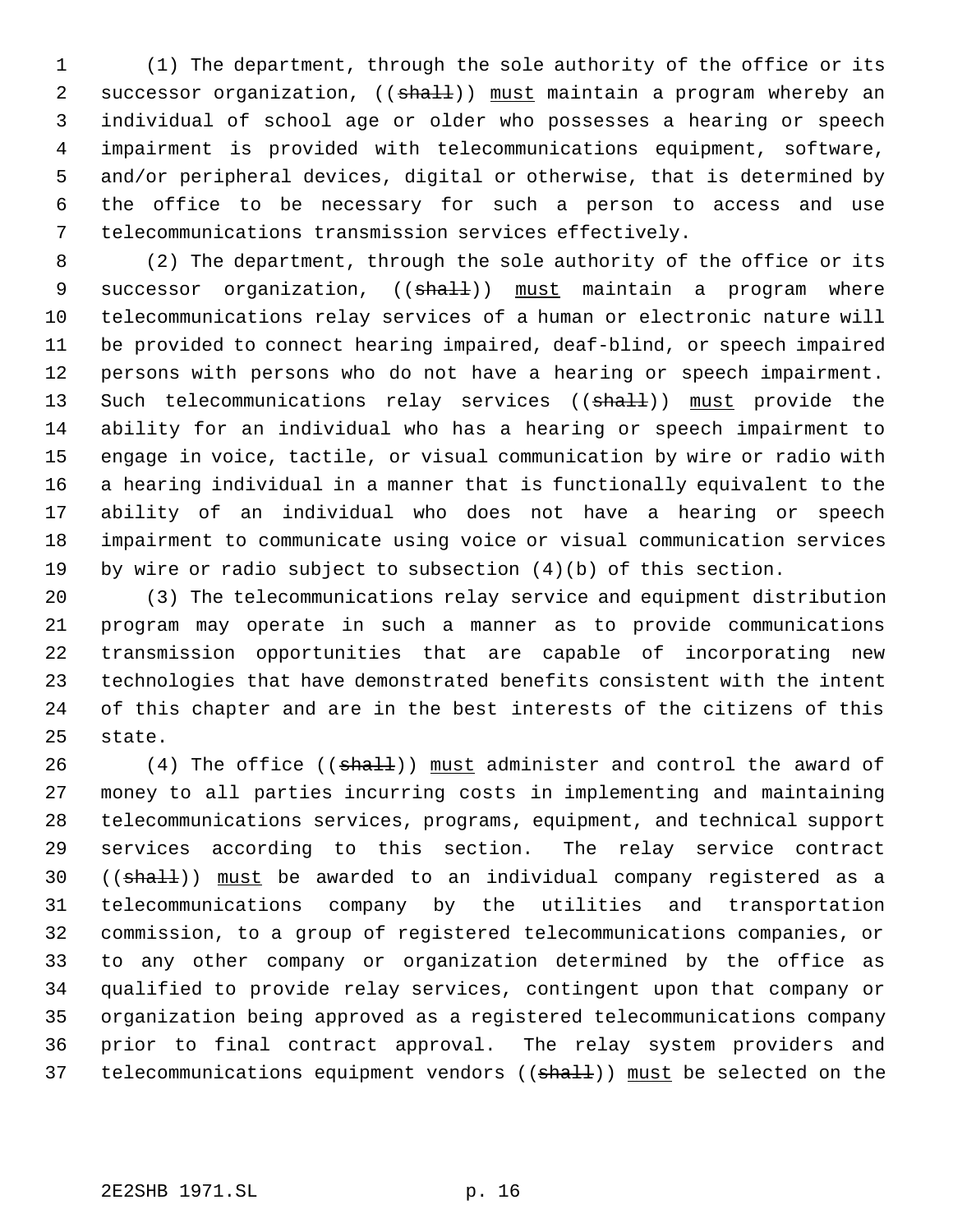basis of cost-effectiveness and utility to the greatest extent possible under the program and technical specifications established by the office.

4 (a) To the extent funds are available ((under the then-current rate 5 and not otherwise held in reserve or required for other)) for the purposes authorized by this chapter, the office may award contracts for communications and related services and equipment for hearing impaired or speech impaired individuals accessing or receiving services provided by, or contracted for, the department to meet access obligations under Title 2 of the federal Americans with disabilities act or related federal regulations.

12 (b) The office ((shall)) must perform its duties under this section with the goal of achieving functional equivalency of access to and use of telecommunications services similar to the enjoyment of access to and use of such services experienced by an individual who does not have a hearing or speech impairment only to the extent that funds are 17 available ((under-the-then-current-rate-and-not-otherwise-held-in 18 reserve or required for other)) for the purposes authorized by this chapter.

20 (5) The program  $((shall))$  must be funded by  $((a *telecommunications*)$  relay service (TRS) excise tax applied to each switched access line 22 provided by the local exchange companies. The office shall determine, 23 in-consultation-with-the-office's-program-advisory-committee,-the budget needed to fund the program on an annual basis, including both 25 operational costs and a reasonable amount for capital improvements such 26 as -equipment -upgrade -and -replacement. The -budget -proposed -by -the 27 office, together with documentation and supporting materials, shall be submitted - to - the - office - of - financial - management - for - review - and 29 approval. The approved budget shall be given by the department in an 30 annual budget to the department of revenue no later than March 1st prior to the beginning of the fiscal year. The department of revenue 32 shall-then determine the amount of telecommunications relay service excise tax to be placed on each switched access line and shall inform local - exchange - companies - and - the - utilities - and - transportation commission of this amount no later than May 1st. The department of revenue shall determine the amount of telecommunications relay service excise tax to be collected in the following fiscal year by dividing the total of the program budget, as submitted by the office, by the total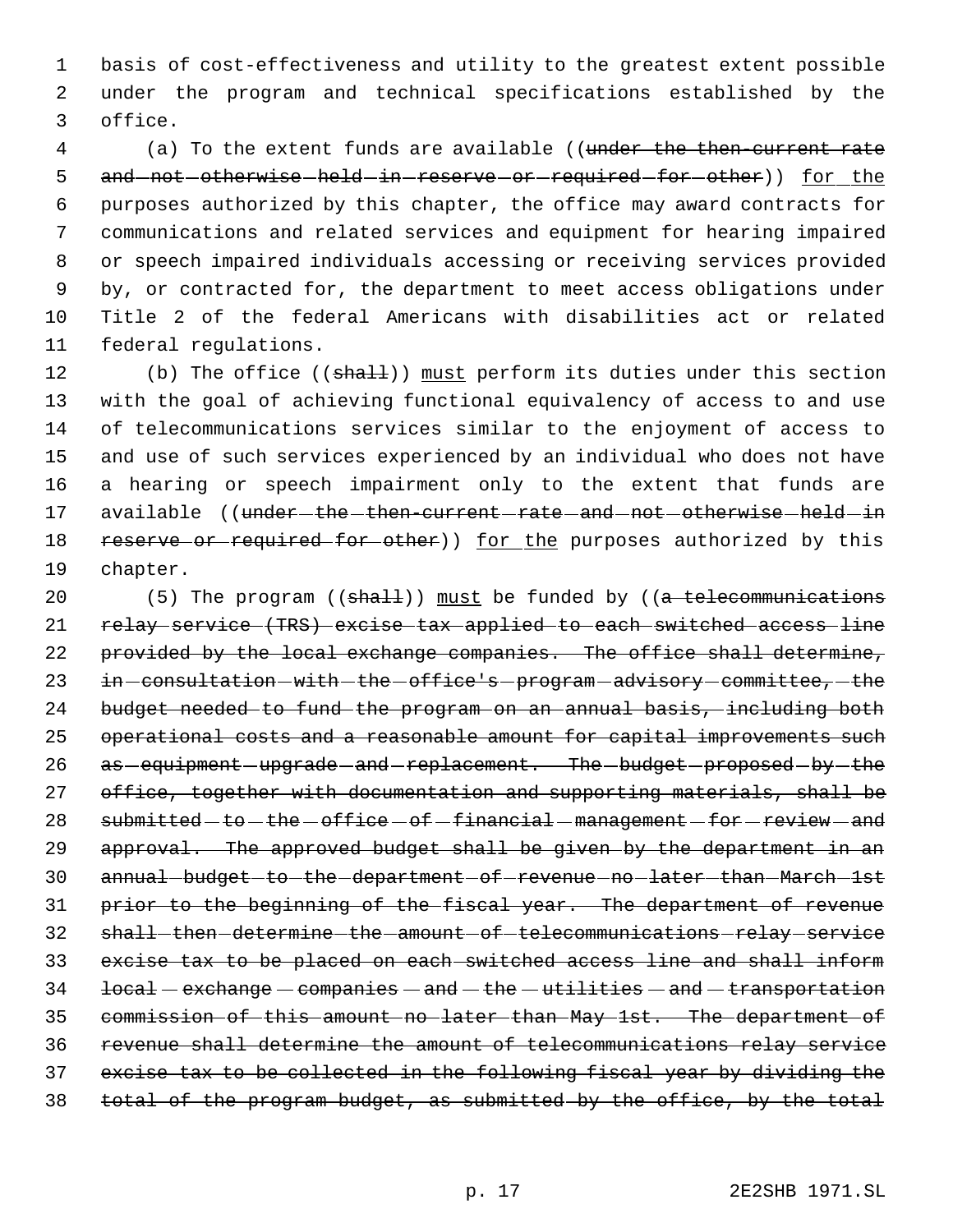1 number of switched access lines in the prior calendar year, as reported to the department of revenue under chapter 82.14B RCW, and shall not 3 exercise any further oversight of the program under this subsection 4 other than administering the collection of the telecommunications relay 5 service excise tax as provided in RCW 82.72.010 through 82.72.090. The telecommunications relay service excise tax shall not exceed nineteen cents per month per access line. The telecommunications relay service excise tax shall be separately identified on each ratepayer's bill with 9 the -following - statement: "Funds -federal - ADA - requirement." All 10 proceeds from the telecommunications relay service excise tax shall be put  $-i$ nto  $-a$   $-$  fund  $-$  to  $-$  be  $-$  administered  $-$  by  $-$  the  $-$  office  $-$  through  $-$  the 12 department. During-the-2009-2011-and-2011-2013-fiscal-biennia,-the funds may also be used to provide individualized employment services 14 and employment-related counseling to people with disabilities, and technical assistance to employers about the employment of people with disabilities. "Switched access line" has the meaning provided in RCW 17 82.14B.020)) the legislature by means of a biennial general fund appropriation to the department for the purposes of the program.

 (6) The telecommunications relay service program and equipment 20 vendors ((shall)) must provide services and equipment consistent with the requirements of federal law for the operation of both interstate and intrastate telecommunications services for the hearing impaired or speech impaired. The department and the utilities and transportation 24 commission ((shall be)) are responsible for ensuring compliance with 25 federal requirements and ((shall)) must provide timely notice to the legislature of any legislation that may be required to accomplish compliance.

28 (7) The department ((shall)) must adopt rules establishing eligibility criteria, ownership obligations, financial contributions, and a program for distribution to individuals requesting and receiving such telecommunications devices distributed by the office, and other rules necessary to administer programs and services consistent with this chapter.

 NEW SECTION. **Sec. 110.** For services affected by the expiration of the exemption for local service under RCW 82.08.0289(1) that cover a billing period starting before and ending after the effective date of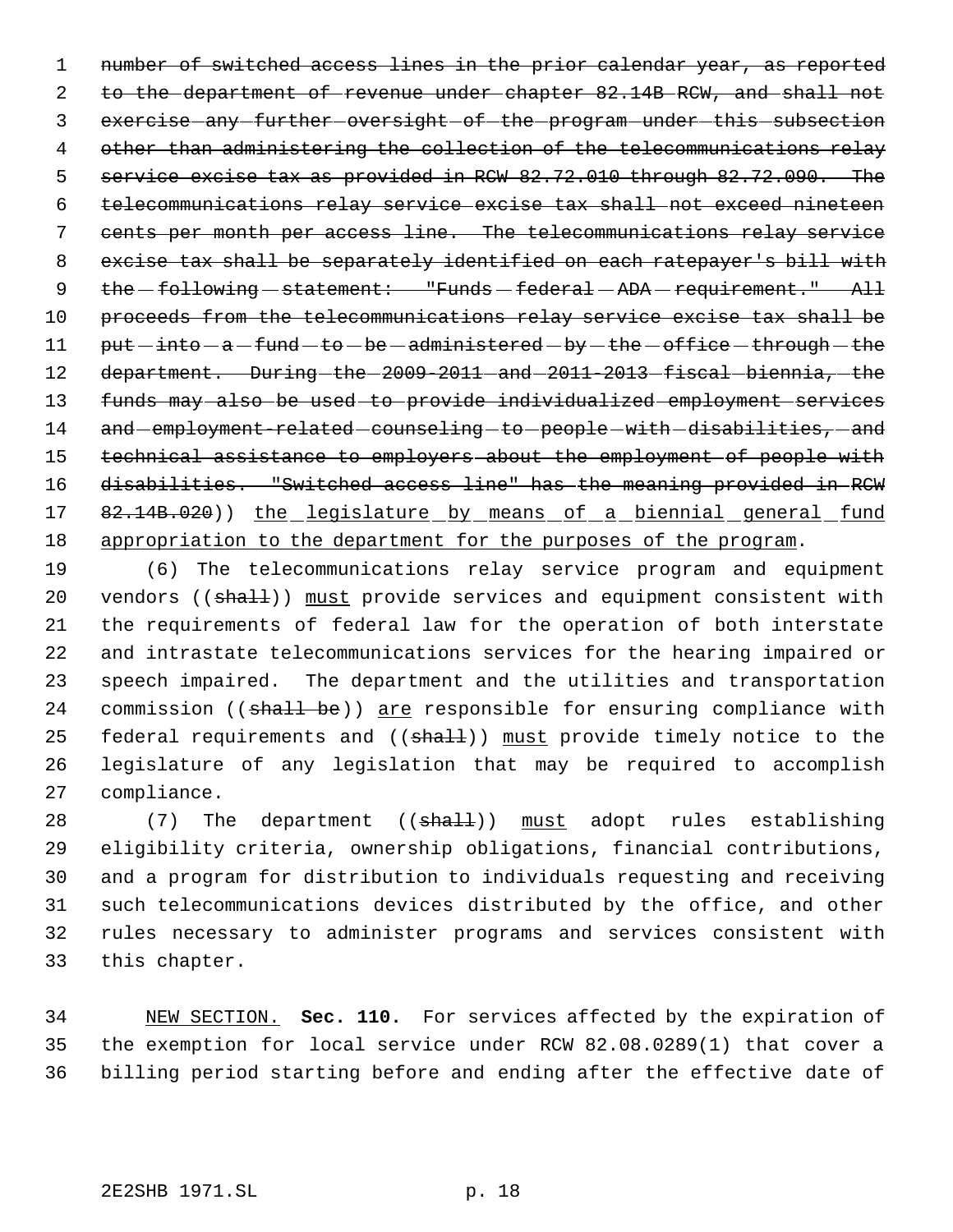section 107 of this act, RCW 82.08.064(3)(a) is deemed to apply, and retail sales tax will apply to the first billing period starting on or after the effective date of section 107 of this act.

 NEW SECTION. **Sec. 111.** Section 107 of this act applies prospectively as well as retroactively to tax periods open for assessment or refund of taxes under RCW 82.32.050 or 82.32.060, including any refund claims or disputed assessments pending before the department of revenue, board of tax appeals, or any court of law.

 NEW SECTION. **Sec. 112.** In accordance with Article VIII, section 5 of the state Constitution, section 107 of this act does not authorize refunds of sales tax validly collected before the effective date of this section on fixed interconnected voice over internet protocol service as defined in section 107 of this act.

 NEW SECTION. **Sec. 113.** The following acts or parts of acts are each repealed: (1) RCW 82.72.010 (Definitions) and 2007 c 6 s 1010 & 2004 c 254 s 3;

 (2) RCW 82.72.020 (Authorization to administer telephone program excise taxes) and 2004 c 254 s 4;

 (3) RCW 82.72.030 (Collection of tax by local exchange company) and 2004 c 254 s 5;

 (4) RCW 82.72.040 (Tax payment and collection requirements) and 2009 c 563 s 214 & 2004 c 254 s 6;

 (5) RCW 82.72.050 (Administration of telephone program excise taxes) and 2004 c 254 s 7;

(6) RCW 82.72.060 (Tax returns) and 2004 c 254 s 8;

 (7) RCW 82.72.070 (Liability for payment of taxes) and 2009 c 563 s 215 & 2004 c 254 s 9;

 (8) RCW 82.72.080 (Liability for payment of taxes upon termination, dissolution, or abandonment of business) and 2004 c 254 s 10; and

 (9) RCW 82.72.090 (Applicability of chapter 82.32 RCW) and 2004 c 254 s 11.

 NEW SECTION. **Sec. 114.** The repeals in section 113 of this act do not affect any existing right acquired or liability or obligation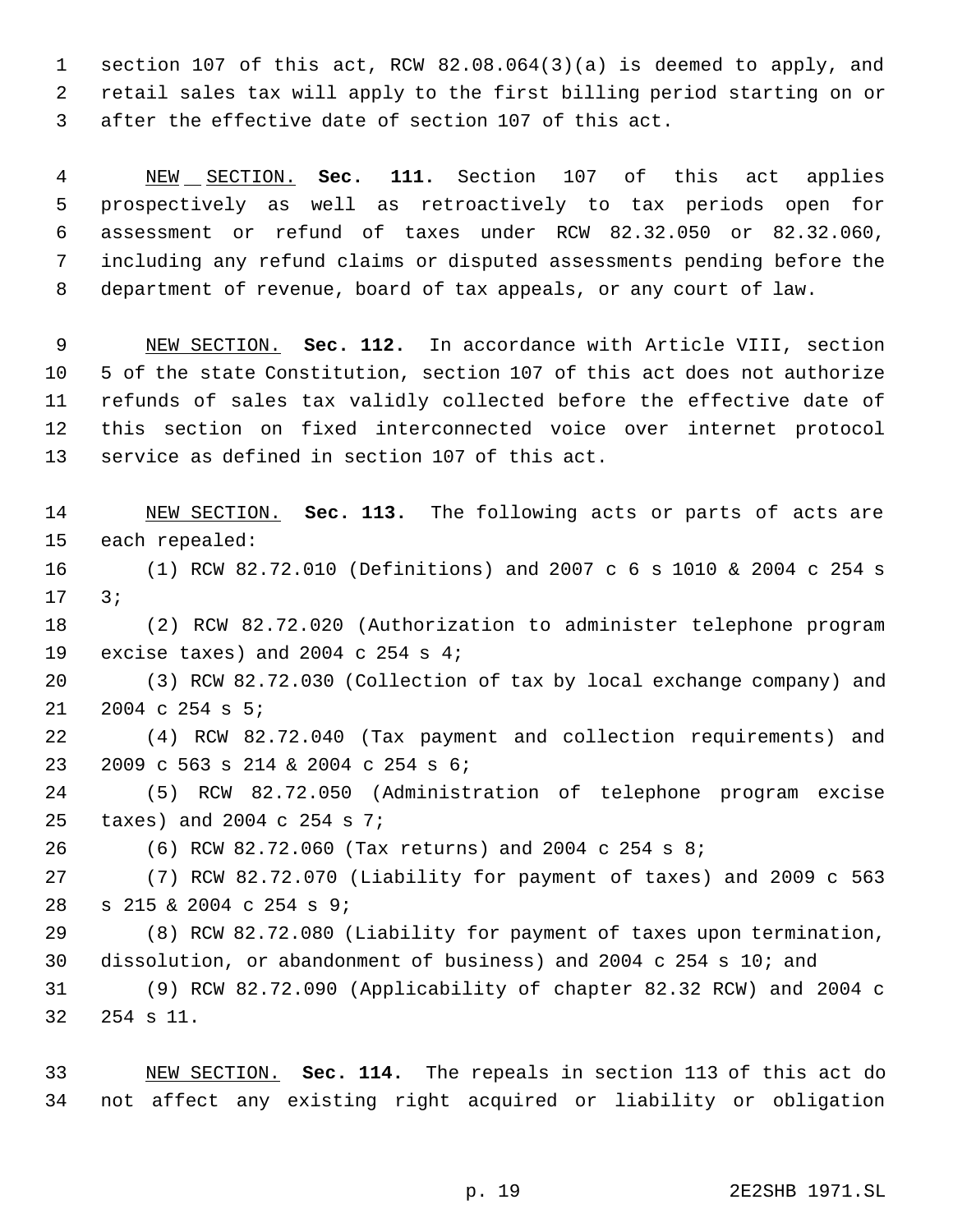incurred under the statutes repealed or under any rule or order adopted under those statutes nor do they it affect any proceedings instituted under them.

 **Sec. 115.** RCW 80.36.420 and 2003 c 134 s 3 are each amended to read as follows:

6 The Washington telephone assistance program (( $\text{shall}$ )) may be available to participants of programs set forth in RCW 80.36.470. 8 Within funds specifically appropriated by the legislature for the 9 Washington telephone assistance program, assistance ((shall)) may consist of the following components:

 (1) A discount on service connection fees of fifty percent or more as set forth in RCW 80.36.460.

 (2) A waiver of deposit requirements on local exchange service, as set forth in RCW 80.36.460.

 (3) A discounted flat rate service for local exchange service, 16 which ((shall be)) is subject to the following conditions:

17 (a) The commission ((shall)) must establish a single telephone assistance rate for all local exchange companies operating in the state 19 of Washington. The telephone assistance rate ((shall)) must include any federal end user charges and any other charges necessary to obtain local exchange service.

22 (b) The commission  $((shath))$  must, in establishing the telephone assistance rate, consider all charges for local exchange service, including federal end user charges, mileage charges, extended area service, and any other charges necessary to obtain local exchange service.

27 (c) The telephone assistance rate  $((shath) )$  is only  $((be))$  available to eligible customers subscribing to the lowest priced local exchange flat rate service, where the lowest priced local exchange flat rate service, including any federal end user charges and any other charges necessary to obtain local exchange service, is greater than the telephone assistance rate.

33 (d) The cost of providing the service ((shall)) must be paid, to the maximum extent possible, by a waiver of all or part of federal end 35 user charges and, to the extent necessary, from the ((telephone 36 assistance - fund - created - by - RCW - 80.36.430) available appropriated funds.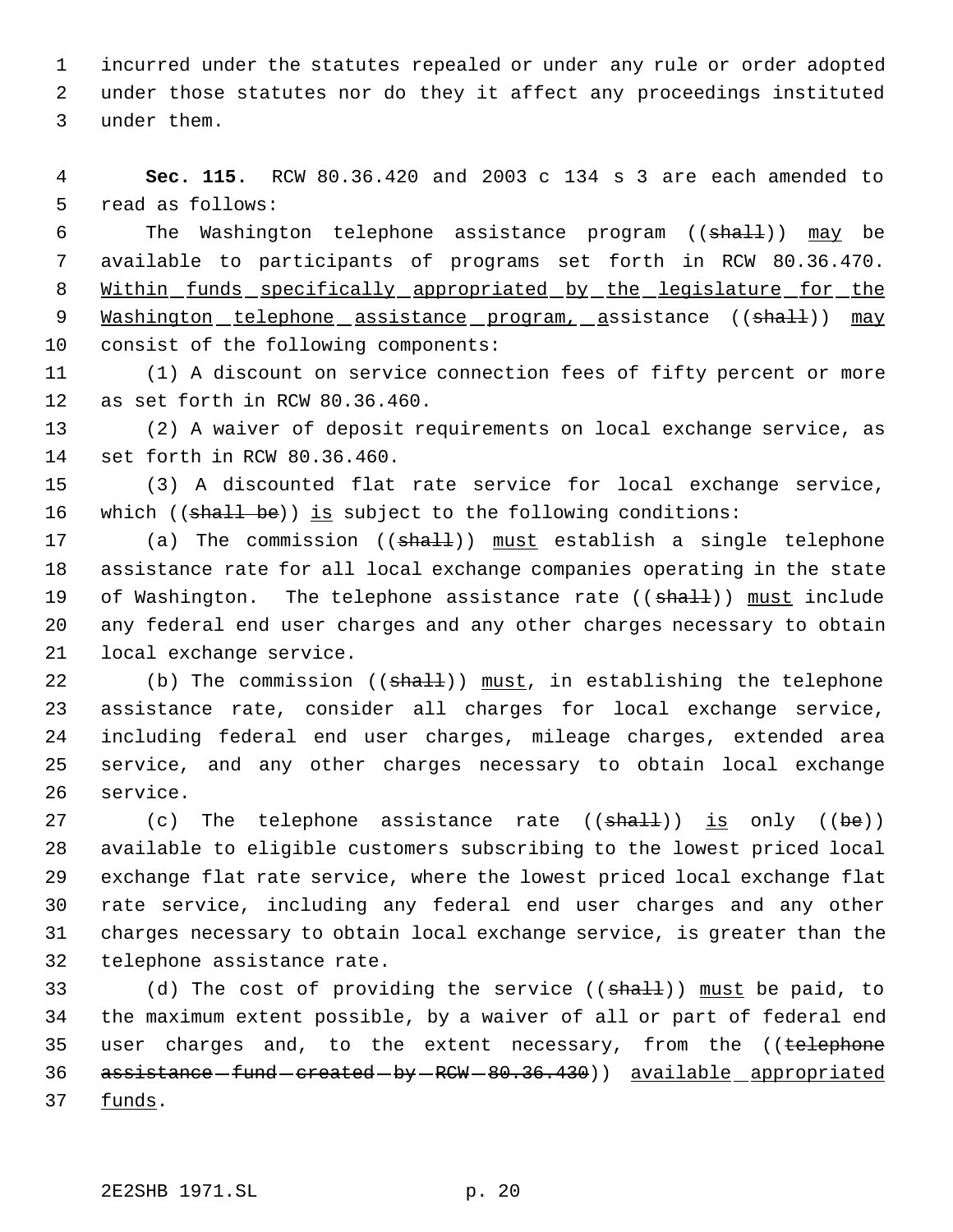(4) A discount on a community service voice mailbox that provides recipients with (a) an individually assigned telephone number; (b) the ability to record a personal greeting; and (c) a secure private security code to retrieve messages.

 **Sec. 116.** RCW 80.36.450 and 2003 c 134 s 6 are each amended to read as follows:

 Within funds specifically appropriated by the legislature for the 8 Washington telephone assistance program, the Washington telephone 9 assistance program ((shall)) must limit reimbursement to one residential switched access line per eligible household, or one discounted community service voice mailbox per eligible person.

 **Sec. 117.** RCW 80.36.460 and 2003 c 134 s 7 are each amended to read as follows:

14 Local exchange companies ((shall)) must waive deposits on local exchange service for eligible subscribers and provide a fifty percent discount on the company's customary charge for commencing 17 telecommunications service for eligible subscribers. ((Part or all of 18 the remaining fifty percent of service connection fees may be paid by 19 funds-from-federal-government-or-other-programs-for-this-purpose.)) 20 The commission or other appropriate agency ((shall)) must make timely application for any available federal funds. The remaining portion of 22 the connection fee to be paid by the subscriber  $((shall))$  must be expressly payable by installment fees spread over a period of months. A subscriber may, however, choose to pay the connection fee in a lump 25 sum. Costs associated with the waiver and discount  $((\text{sha1.}) )$  must be accounted for separately and recovered from the telephone assistance 27 ((fund)) appropriation.

 **Sec. 118.** RCW 80.36.470 and 2003 c 134 s 8 are each amended to read as follows:

 (1) Adult recipients of department-administered programs for the financially needy which provide continuing financial or medical assistance, food stamps, or supportive services to persons in their own homes are eligible for participation in the telephone assistance 34 program. The department ((shall)) must notify the participants of their eligibility.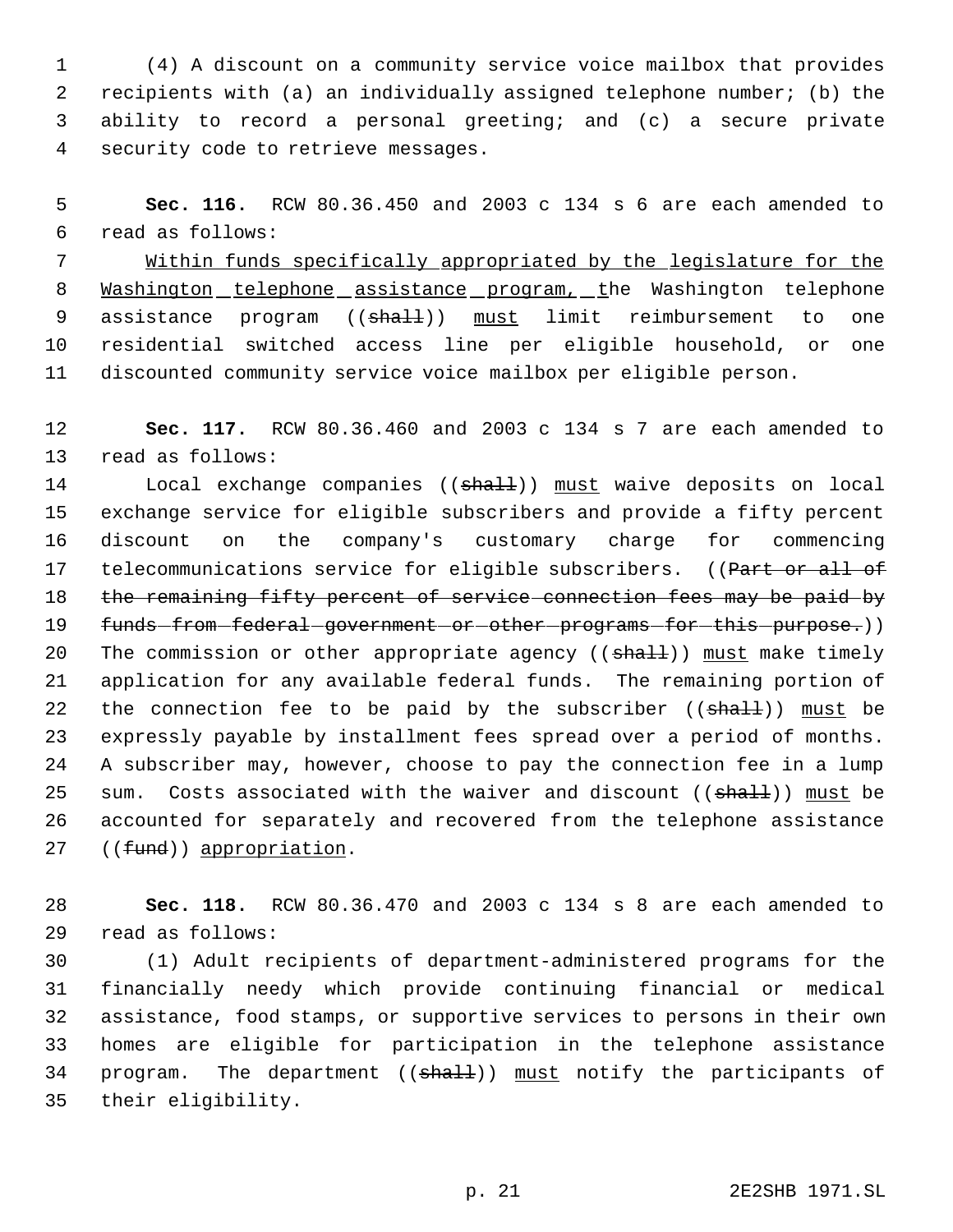(2) Participants in community service voice mail programs are eligible for participation in services available under RCW 80.36.420 (1), (2), and (3) after completing use of community service voice mail 4 services. Eligibility ((shall)) must be for a period including the remainder of the current service year and the following service year. 6 Community agencies ((shall)) must notify the department of participants eligible under this subsection.

 (3) Enrollment in the Washington telephone assistance program may 9 not result in expenditures that exceed the total amount of funds made 10 available by the legislature for the Washington telephone assistance 11 program. When the department finds that there is a danger of an 12 overexpenditure of appropriated funds, the department must close the Washington telephone assistance program enrollment until the department finds the danger no longer exists.

### **PART II**

# **Establishing a Temporary Universal Communications Services Program**

NEW SECTION. **Sec. 201.** (1) The legislature finds that:

 (a) The benefit that all consumers and communications providers derive from connection to the legacy public telephone network is enhanced by a universal service program that enables as many consumers to be connected to the public network as possible; and

 (b) Consumers in all areas of the state should continue to have access to communications services at reasonable rates.

 (2) The state has long relied on incumbent local exchange carriers to provide a ubiquitous incumbent public network as carriers of last resort. Significant changes are occurring in the communications marketplace, including: (a) The migration from customer reliance on access lines for voice service to the use of broadband for a number of communications applications; and (b) changes in federal regulations governing: How communications providers compensate other providers for the use of the network; and eligibility for federal universal service funds. These changes are adversely affecting the ability of some communications providers to continue to offer communications services in rural areas of the state of Washington at rates that are comparable to those prevailing in urban areas. These changes, absent explicit federal and state universal service support for such communications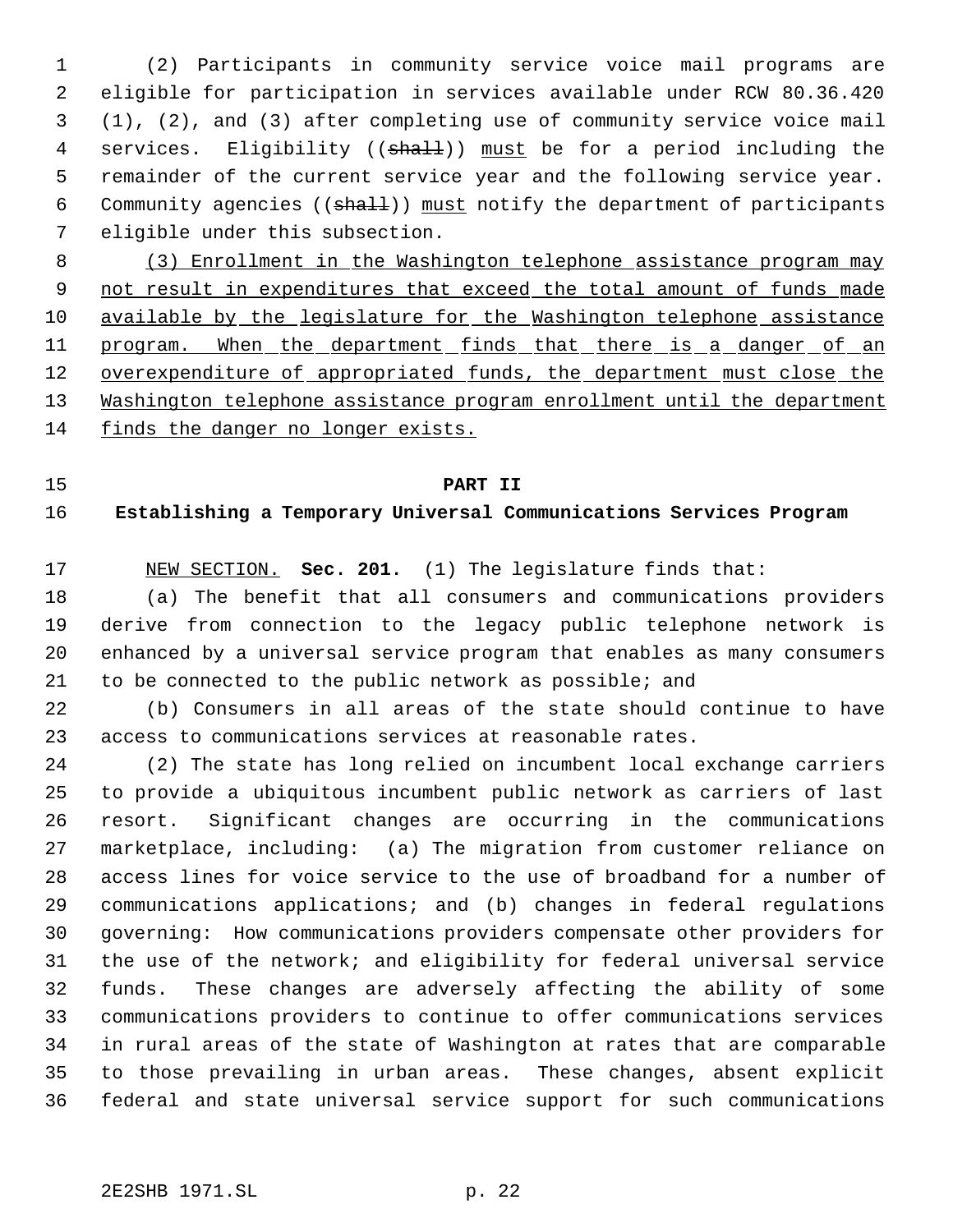providers, may lead, in the short term, to unreasonable telephone service rate increases or cessation of service for some Washington consumers. Therefore, it is in the best interest of the state to ensure that incumbent local exchange carriers are able to continue to provide services as the carrier of last resort.

 (3) As a result of the foregoing and to enable all consumers in Washington to access and benefit from a ubiquitous public network, the legislature intends to create a targeted and temporary universal service program that supports the legacy public telephone network of Washington's smaller incumbent communications providers and ensures access to the network during this transition to broadband services, is operated in a transparent manner pursuant to rules adopted by the utilities and transportation commission, and advances universal service in a manner not inconsistent with the requirements of 47 U.S.C. Sec. 254, the federal telecommunications act of 1996.

 NEW SECTION. **Sec. 202.** A new section is added to chapter 80.36 RCW to read as follows:

 (1) The definitions in this section apply throughout this section and sections 203 through 209 and 212 of this act unless the context clearly requires otherwise.

 (a) "Basic residential service" means those services set out in 47 C.F.R. Sec. 54.101(a)(2011) and mandatory extended area service approved by the commission.

 (b) "Basic telecommunications services" means the following services:

- (i) Single-party service;
- (ii) Voice grade access to the public switched network;

28 (iii) Support for local usage;

(iv) Dual tone multifrequency signaling (touch-tone);

(v) Access to emergency services (911);

- (vi) Access to operator services;
- (vii) Access to interexchange services;
- (viii) Access to directory assistance; and
- (ix) Toll limitation services.

 (c) "Communications provider" means a provider of communications services that assigns a working telephone number to a final consumer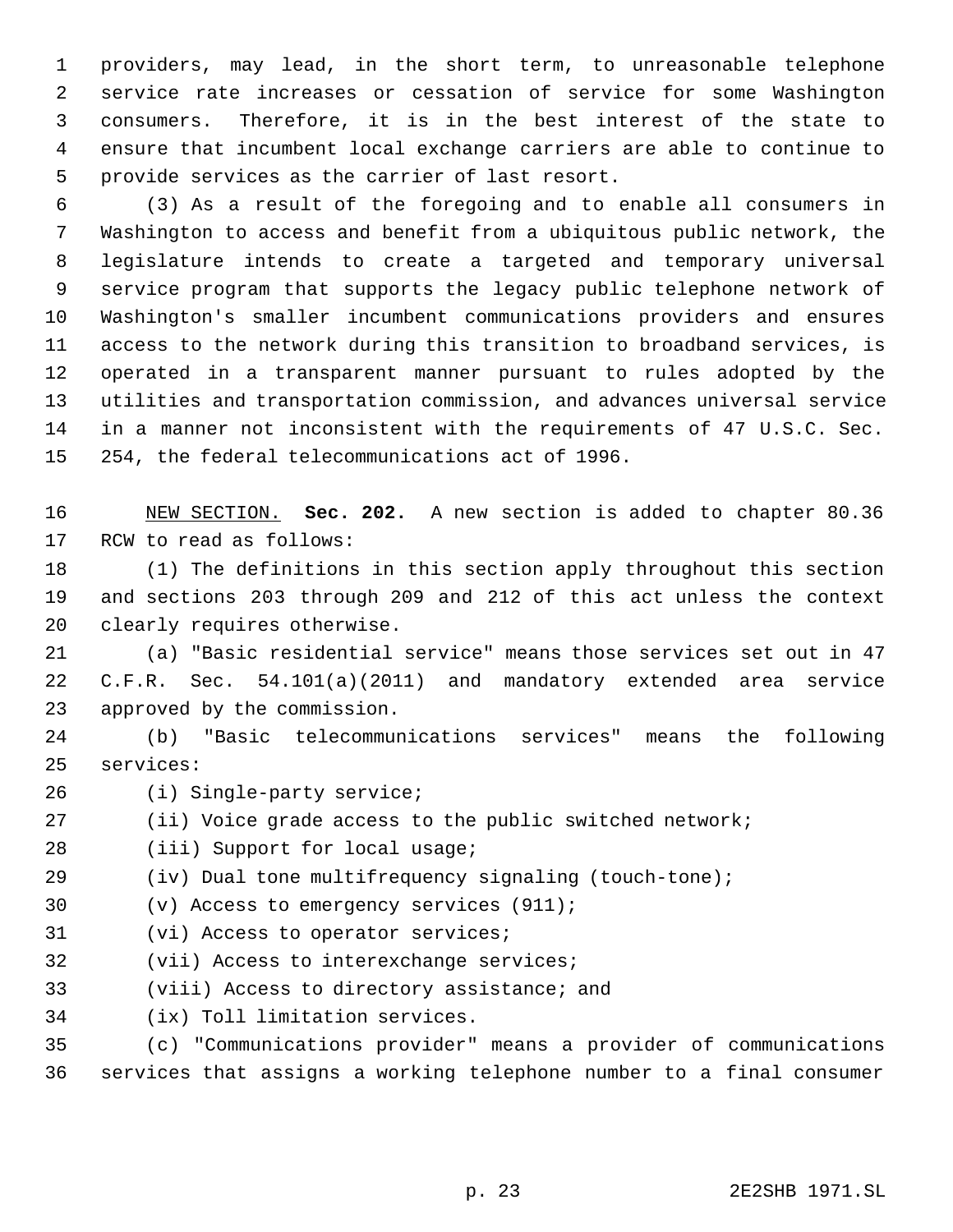for intrastate wireline or wireless communications services or interconnected voice over internet protocol service, and includes local exchange carriers.

 (d) "Communications services" includes telecommunications services and information services and any combination thereof.

 (e) "Incumbent local exchange carrier" has the same meaning as set forth in 47 U.S.C. Sec. 251(h).

 (f) "Incumbent public network" means the network established by incumbent local exchange carriers for the delivery of communications services to customers that is used by communications providers for origination or termination of communications services by or to customers.

 (g) "Interconnected voice over internet protocol service" means an interconnected voice over internet protocol service that: (a) Enables real-time, two-way voice communications; (b) requires a broadband connection from the user's location; (c) requires internet protocol- compatible customer premises equipment; and (d) permits users generally to receive calls that originate on the public network and to terminate calls to the public network.

 (h) "Program" means the state universal communications services program created in section 203 of this act.

 (i) "Telecommunications" has the same meaning as defined in 47 U.S.C. Sec. 153(43).

 (j) "Telecommunications act of 1996" means the telecommunications act of 1996 (P.L. 104-104, 110 Stat. 56).

 (k) "Working telephone number" means a north American numbering plan telephone number, or successor dialing protocol, that is developed for use in placing calls to or from the public network, that enables a consumer to make or receive calls.

(2) This section expires July 1, 2020.

 NEW SECTION. **Sec. 203.** A new section is added to chapter 80.36 RCW to read as follows:

 (1) A state universal communications services program is established. The program is established to protect public safety and welfare under the authority of the state to regulate telecommunications under Article XII, section 19 of the state Constitution. The purpose of the program is to support continued provision of basic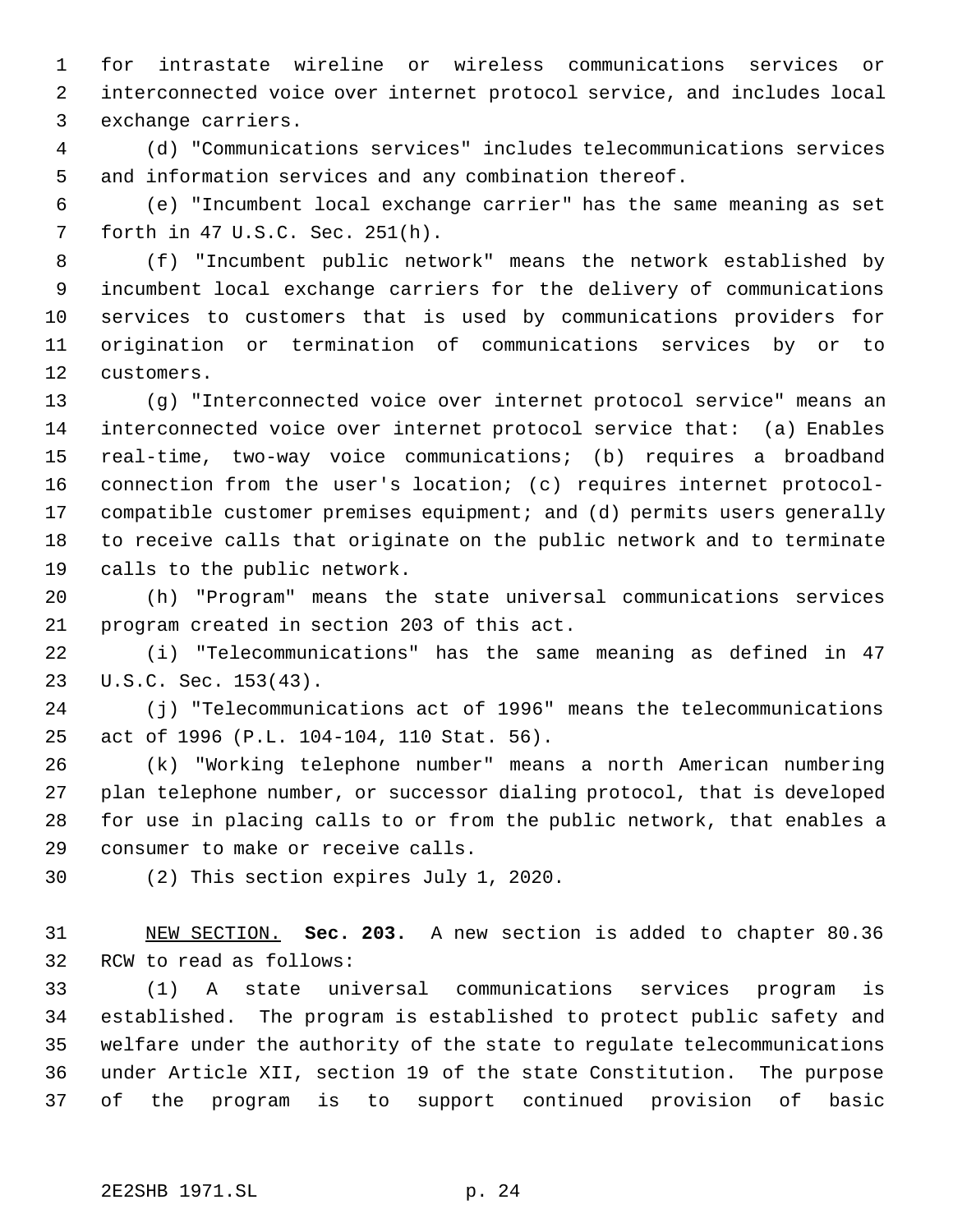telecommunications services under rates, terms, and conditions established by the commission during the time over which incumbent communications providers in the state are adapting to changes in federal universal service fund and intercarrier compensation support.

 (2) Under the program, eligible communications providers may receive distributions from the universal communications services account created in section 208 of this act in exchange for the affirmative agreement to provide continued services under the rates, terms, and conditions established by the commission under this chapter for the period covered by the distribution. The commission must implement and administer the program under terms and conditions established in sections 202 through 208 of this act. Expenditures for the program may not exceed five million dollars per fiscal year.

 (3) A communications provider is eligible to receive distributions from the account if:

 (a) The communications provider is: (i) An incumbent local exchange carrier serving fewer than forty thousand access lines in the state; or (ii) a radio communications service company providing wireless two-way voice communications service to less than the equivalent of forty thousand access lines in the state. For purposes of determining the access line threshold in this subsection, the access lines or equivalents of all affiliates must be counted as a single threshold, if the lines or equivalents are located in Washington;

 (b) The customers of the communications provider are at risk of rate instability or service interruptions or cessations absent a distribution to the provider that will allow the provider to maintain 27 rates reasonably close to the benchmark; and

 (c) The communications provider meets any other requirements established by the commission pertaining to the provision of communications services, including basic telecommunications services.

 (4)(a) Distributions to eligible communications providers are based on a benchmark established by the commission. The benchmark is the rate the commission determines to be a reasonable amount customers should pay for basic residential service provided over the incumbent public network. However, if an incumbent local exchange carrier is charging rates above the benchmark for the basic residential service, that provider may not seek distributions from the fund for the purpose of reducing those rates to the benchmark.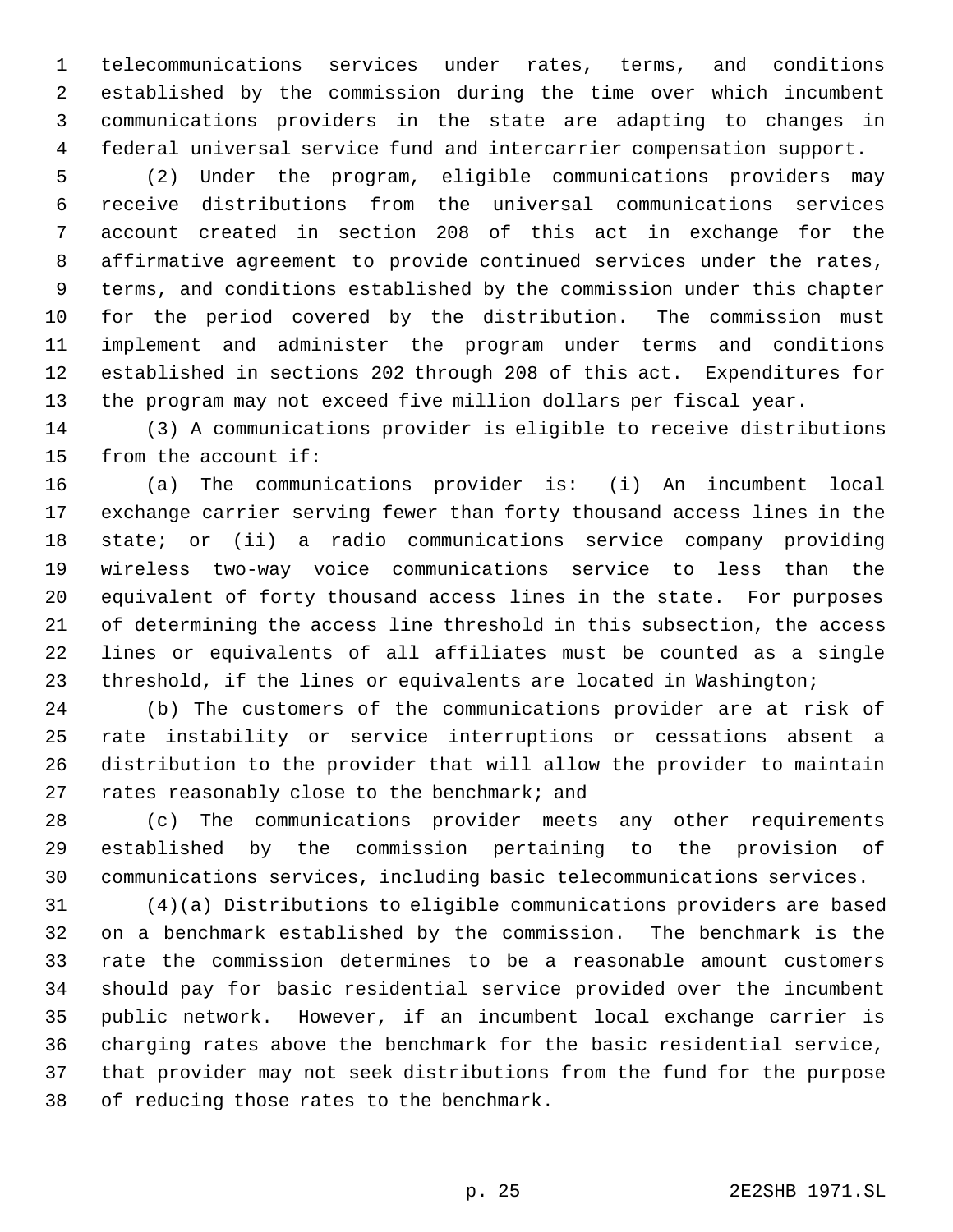(b) To receive a distribution under the program, an eligible communications provider must affirmatively consent to continue providing communications services to its customers under rates, terms, and conditions established by the commission pursuant to this chapter for the period covered by the distribution.

 (5) The program is funded from amounts deposited by the legislature in the universal communications services account established in section 208 of this act. The commission must operate the program within amounts appropriated for this purpose and deposited in the account.

 (6) The commission must periodically review the accounts and records of any communications provider that receives distributions under the program to ensure compliance with the program and monitor the providers' use of the funds.

 (7) The commission must establish an advisory board, consisting of a reasonable balance of representatives from different types of communications providers and consumers, to advise the commission on any rules and policies governing the operation of the program.

 (8) The program terminates on June 30, 2019, and no distributions may be made after that date.

(9) This section expires July 1, 2020.

 NEW SECTION. **Sec. 204.** A new section is added to chapter 80.36 RCW to read as follows:

 (1) To implement the program, the commission must adopt rules for the following purposes:

 (a) Operation of the program, including criteria for: Eligibility for distributions; use of the funds; identification of any reports or data that must be filed with the commission, including, but not limited to, how a communication provider used the distributed funds; and the communications provider's infrastructure;

 (b) Operation of the universal communications services account established in section 208 of this act;

 (c) Establishment of the benchmark used to calculate distributions; and

 (d) Readoption, amendment, or repeal of any existing rules adopted pursuant to RCW 80.36.610 and 80.36.620 as necessary to be consistent with sections 202 through 209 of this act.

(2) This section expires July 1, 2020.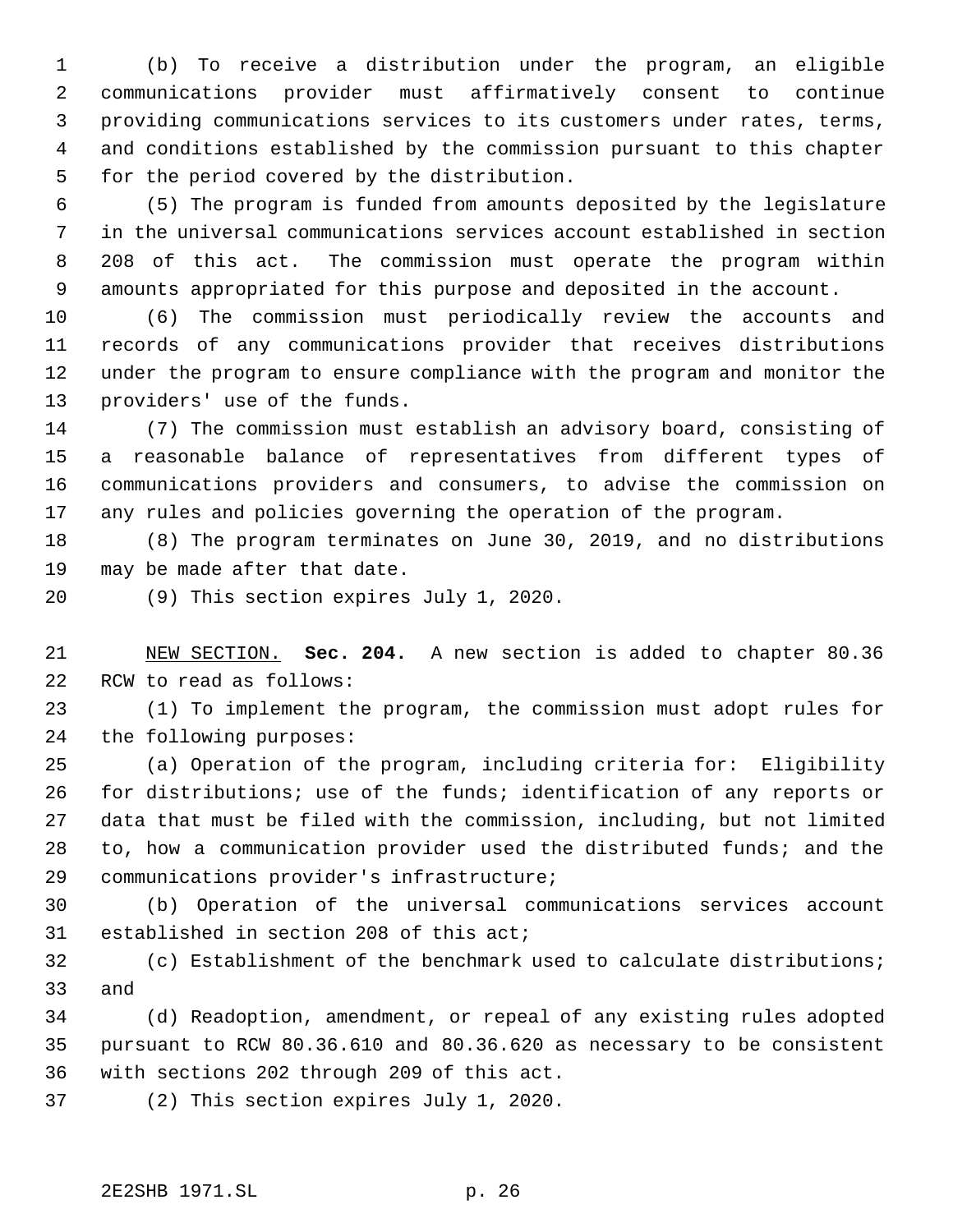NEW SECTION. **Sec. 205.** A new section is added to chapter 80.36 RCW to read as follows:

 (1) In addition to any other penalties prescribed by law, the commission may impose penalties for failure to make or delays in making or filing any reports required by the commission for administration of the program. In addition, the commission may recover amounts determined to have been improperly distributed under section 203 of this act. For the purposes of this section, the provisions of RCW 80.04.380 through 80.04.405, inclusive, apply to all companies that receive support from the universal communications services account created in section 208 of this act.

 (2) Any action taken under this section must be taken only after providing the affected communications provider with notice and an opportunity for a hearing, unless otherwise provided by law.

 (3) Any amounts recovered under this section must be deposited in the universal communications services account created in section 208 of this act.

(4) This section expires July 1, 2020.

 NEW SECTION. **Sec. 206.** A new section is added to chapter 80.36 RCW to read as follows:

 (1) The commission may delegate to the commission secretary or other staff the authority to resolve disputes and make other administrative decisions necessary to the administration and supervision of the program consistent with the relevant statutes and commission rules.

(2) This section expires July 1, 2020.

 NEW SECTION. **Sec. 207.** (1) To ensure that this act is implemented in a timely manner, the utilities and transportation commission must adopt rules under section 204 of this act prior to July 1, 2014. To ensure timely implementation of this act, the utilities and transportation commission may initiate efforts to establish an advisory board and other actions under sections 203 and 204 of this act prior to July 1, 2014.

(2) This section expires July 1, 2020.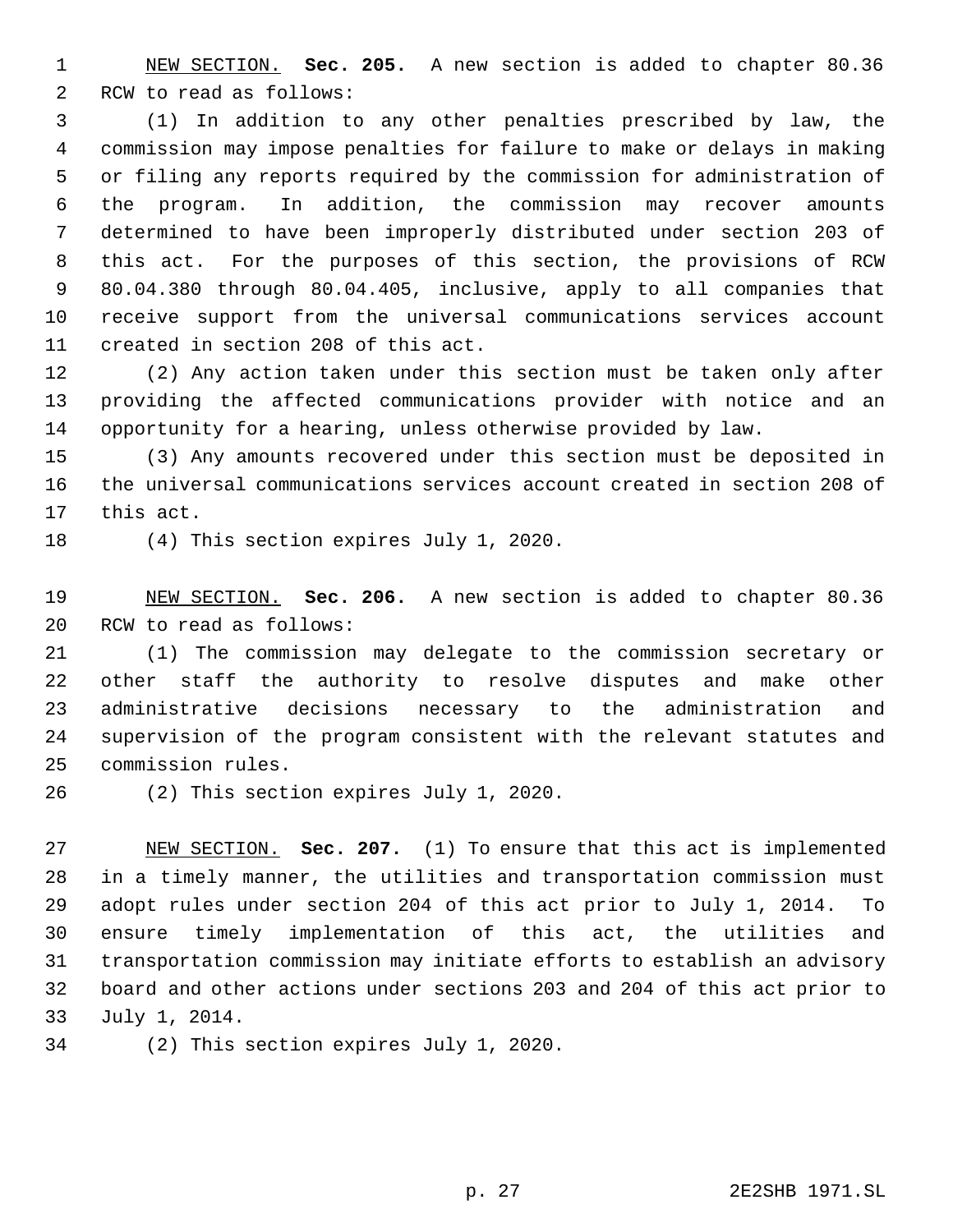NEW SECTION. **Sec. 208.** A new section is added to chapter 80.36 RCW to read as follows:

 (1) The universal communications services account is created in the custody of the state treasurer. Revenues to the account consist of moneys deposited in the account by the legislature and any penalties or other recoveries received pursuant to section 205 of this act. Expenditures from the account may be used only for the purposes of the universal communications services program established in section 203 of this act. Only the secretary of the commission or the secretary's designee may authorize expenditures from the account. The account is subject to allotment procedures under chapter 43.88 RCW, but an appropriation is not required for expenditures.

(2) This section expires July 1, 2020.

 **Sec. 209.** RCW 80.36.610 and 1998 c 337 s 2 are each amended to read as follows:

 $((+1))$  The commission is authorized to take actions, conduct proceedings, and enter orders as permitted or contemplated for a state 18 commission under the (( $f$ ederal)) telecommunications act of 1996( $(-P.L.)$   $104-104-(110 - \text{Stat.} - 56)$ ,  $-\text{but}-\text{the}-\text{commission's}-\text{authority}-\text{to}-\text{either}$  establish a new state program or to adopt new rules to preserve and 21 advance universal service under section  $254(f)$  of the federal act is 22 <del>limited to the actions expressly authorized by RCW 80.36.600</del>)). The commission may establish by rule fees to be paid by persons seeking 24 commission action under the ((federal)) telecommunications act of 1996, and by parties to proceedings under that act, to offset in whole or part the commission's expenses that are not otherwise recovered through 27 fees in implementing the  $act((, -but-new-fees-or-assessments-charged$  telecommunications carriers to either establish a state program or to 29 adopt-rules-to-preserve-and-advance-universal-service-under-section  $254(f)$  of the federal act do not take effect until the legislature has approved a state universal service program.

 $(2)$  The legislature intends that under the future universal service 33 program established in this state:

  $\leftarrow$   $\leftarrow$  Every  $-$  telecommunications  $-$  carrier  $-$  that  $-$  provides  $-$  intrastate 35 telecommunications - services - shall - contribute, - on - an - equitable - and nondiscriminatory  $-basis$ ,  $t_0 - th$ e preservation  $-$  and  $-adv$  and  $-cf$ universal service in the state;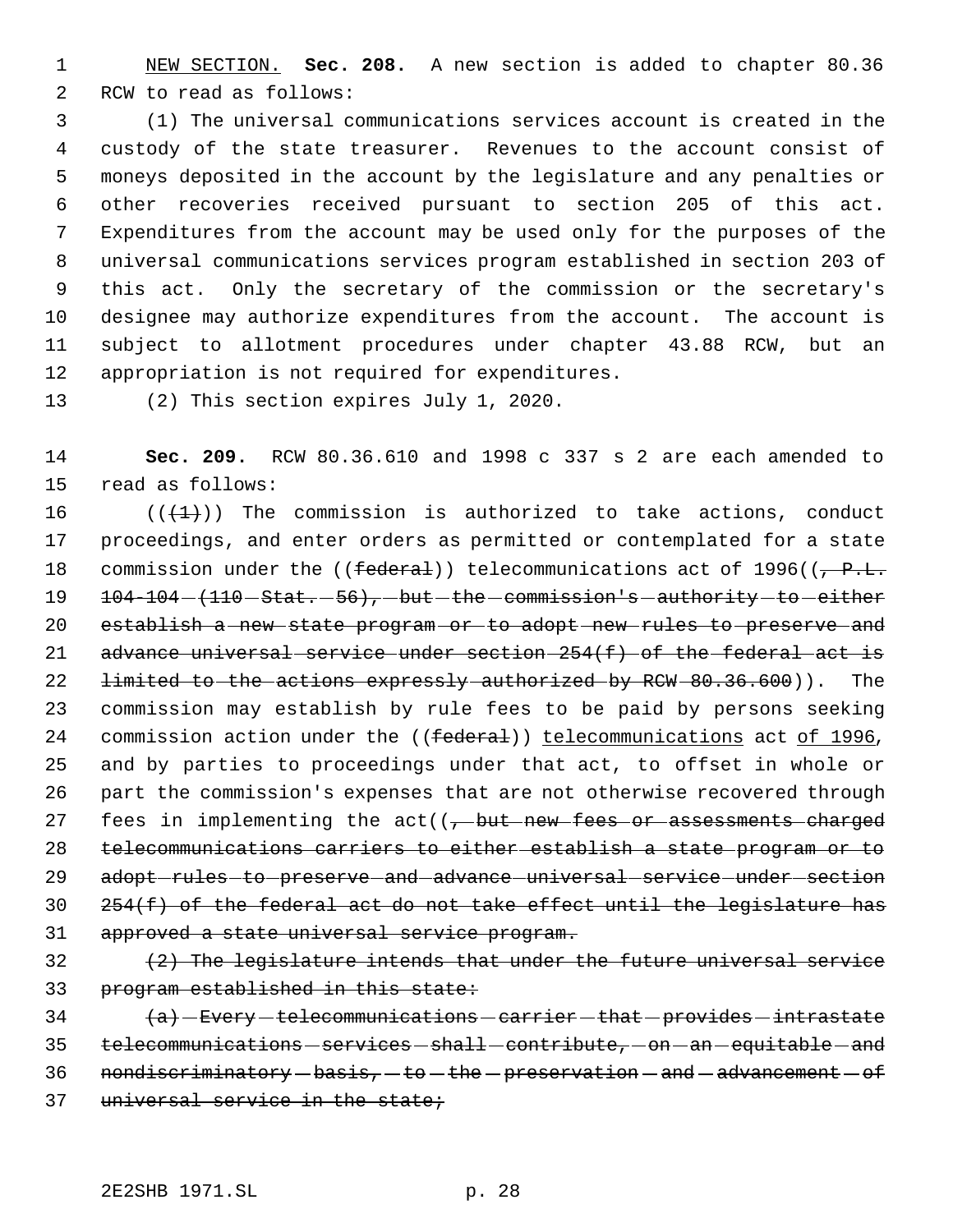(b) The contributions shall be competitively and technologically 2 neutral; and

 (c) The universal service program to be established in accordance with RCW 80.36.600 shall not be inconsistent with the requirements of  $5 \frac{47 \text{ U.S.C. Sec. } 254)}$ .

 NEW SECTION. **Sec. 210.** RCW 80.36.600 (Universal service program-- Planning and preparation--Commission's duties--Approval of legislature required--Definitions) and 1999 c 372 s 16 & 1998 c 337 s 1 are each repealed.

 NEW SECTION. **Sec. 211.** A new section is added to chapter 80.36 RCW to read as follows:

 (1) The universal communications services program established in sections 201 through 208 of this act terminates on June 30, 2019.

(2) This section expires July 1, 2020.

 NEW SECTION. **Sec. 212.** By December 1, 2017, and in compliance with RCW 43.01.036, the Washington utilities and transportation commission must report to the appropriate committees of the legislature, on the following: (1) Whether funding levels for each small telecommunications company have been adequate to maintain reliable universal service; (2) the future impacts on small telecommunications companies from the elimination of funding under this 22 act; (3) the impacts on customer rates from the current level of funding and the future impacts when the funding terminates under this 24 act; and (4) the impacts on line and service delivery investments when the funding is terminated under this act.

## **PART III**

#### **Miscellaneous Provisions**

 NEW SECTION. **Sec. 301.** (1) Except as provided otherwise in this section, part I of this act is necessary for the immediate preservation of the public peace, health, or safety, or support of the state government and its existing public institutions, and takes effect August 1, 2013.